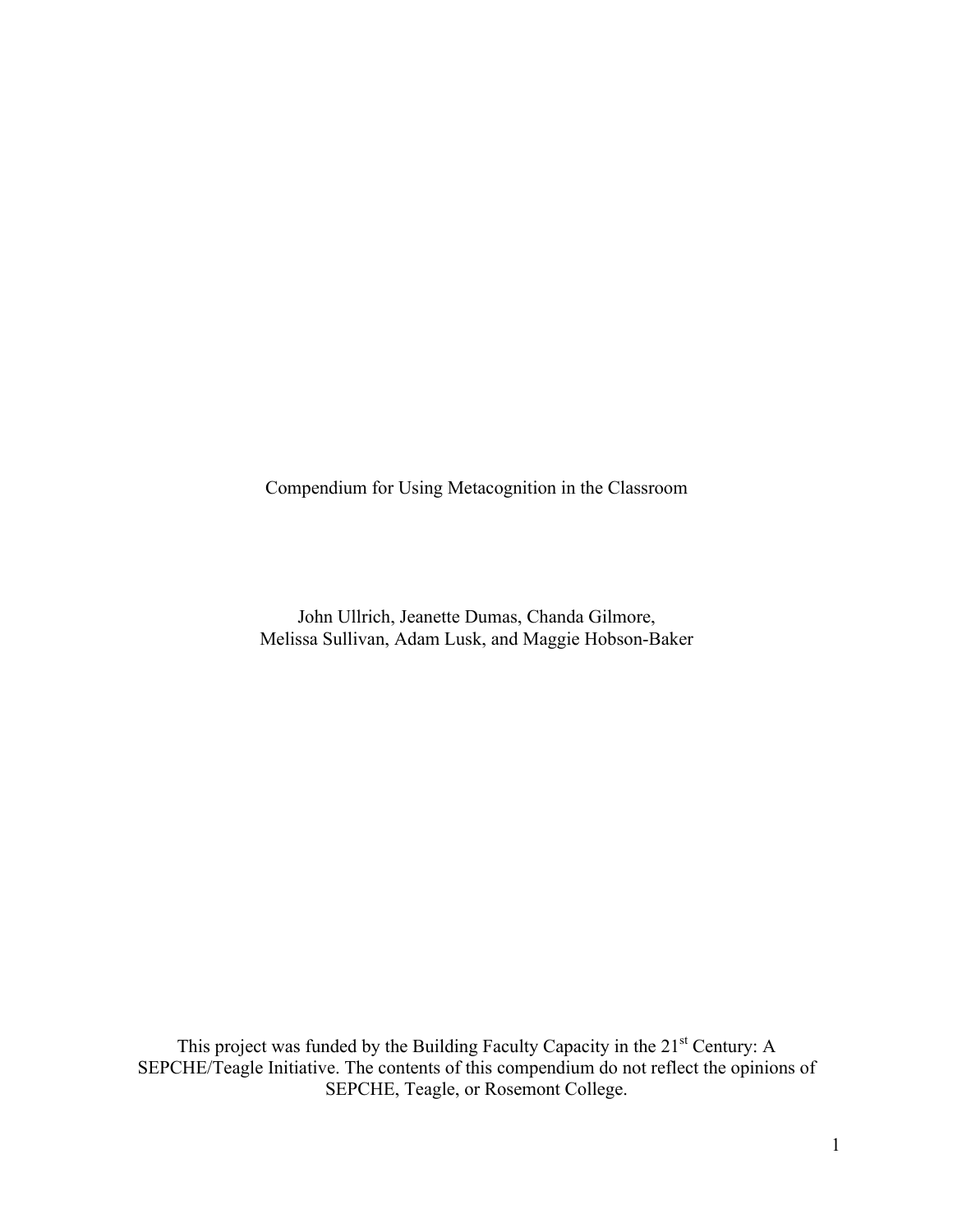# **Table of Contents**

| III. |  |
|------|--|
|      |  |
| VI.  |  |
|      |  |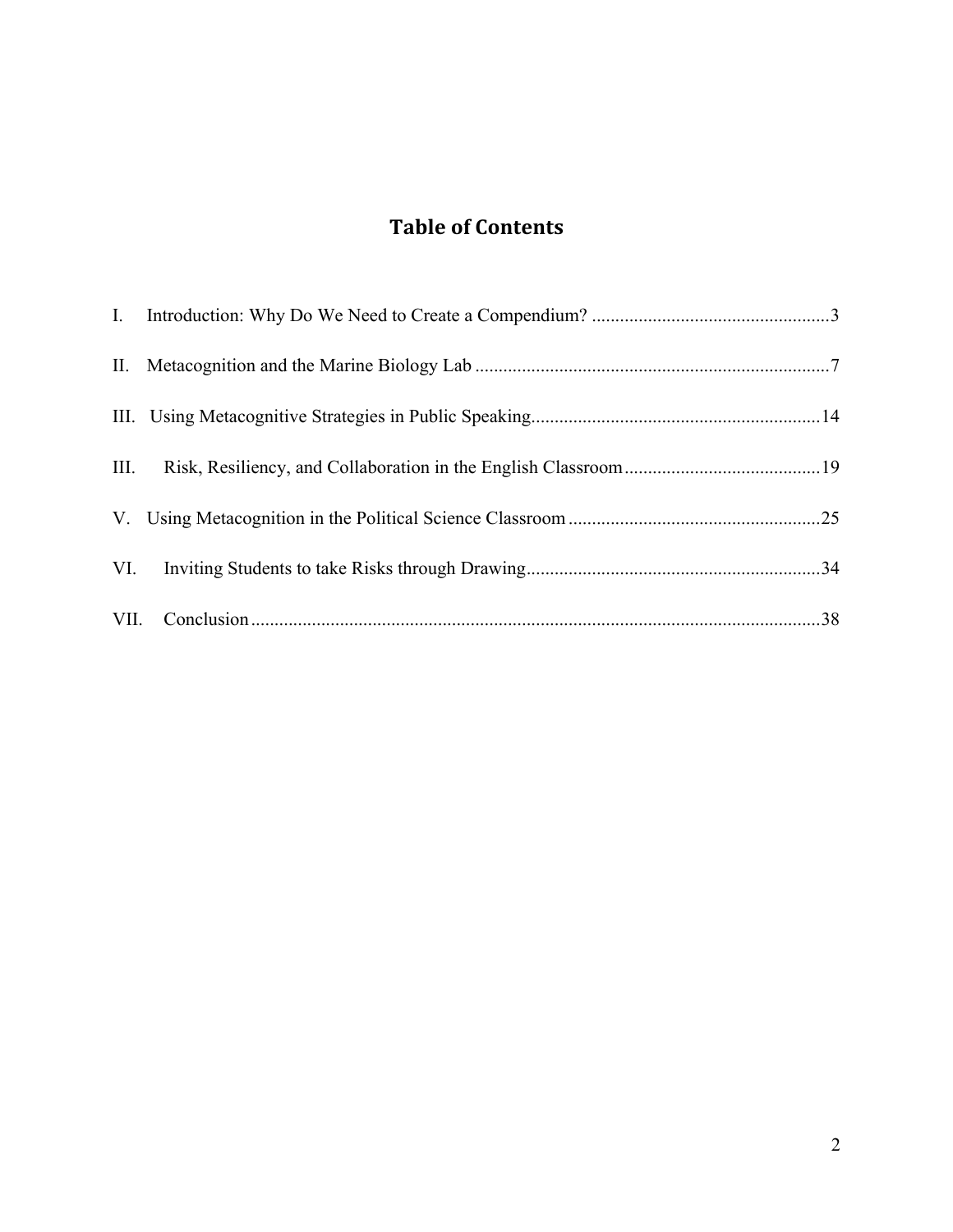# **I.** Introduction: Why Do We Need to Create a Compendium?

### **Project Origins**

Some of the ideas contained in this compendium came about during a workshop in January 2013 about Learning and Metacognition. During the workshop, several faculty members began to discuss concerns about students. Two particular issues emerged as important starting points for this project. The first issue highlighted a continuing, and potentially worsening, problem where students would disengage from the learning process. We shared several similar stories about when students would stop turning in assignments or even coming to class after experiencing an academic set-back, such as a poor grade in a test or not understanding a reading. This would often spiral to the point where a student would fail or drop the class. We lamented at the lack of resiliency among many of the students.

The second groups of stories focused on the high-achievers in the classroom. These stories recalled students who obsessed about grades and outcomes rather than the process of learning. In particular, faculty pointed out how these students tried to figure out the "right" answer or tended to repeat the language and memorized facts. While we enjoyed teaching these students, faculty wondered if, at some level, something was missing from their academic experience. Moreover, we noticed that these students tended not to take any risks – in papers, class discussions, or on tests. We worried about the intellectual and academic growth in these students – whether they would emerge transformed by the college experience in their abilities to think and reason or would they have just memorized content for a test and then forgotten it?

From these dual concerns, we applied and received a grant from the SEPCHE/Teagle initiative on Building Faculty Capacity in the  $21<sup>st</sup>$  Century. In the spring 2013, a group of faculty in various disciplines constructed and implemented teaching strategies for building resiliency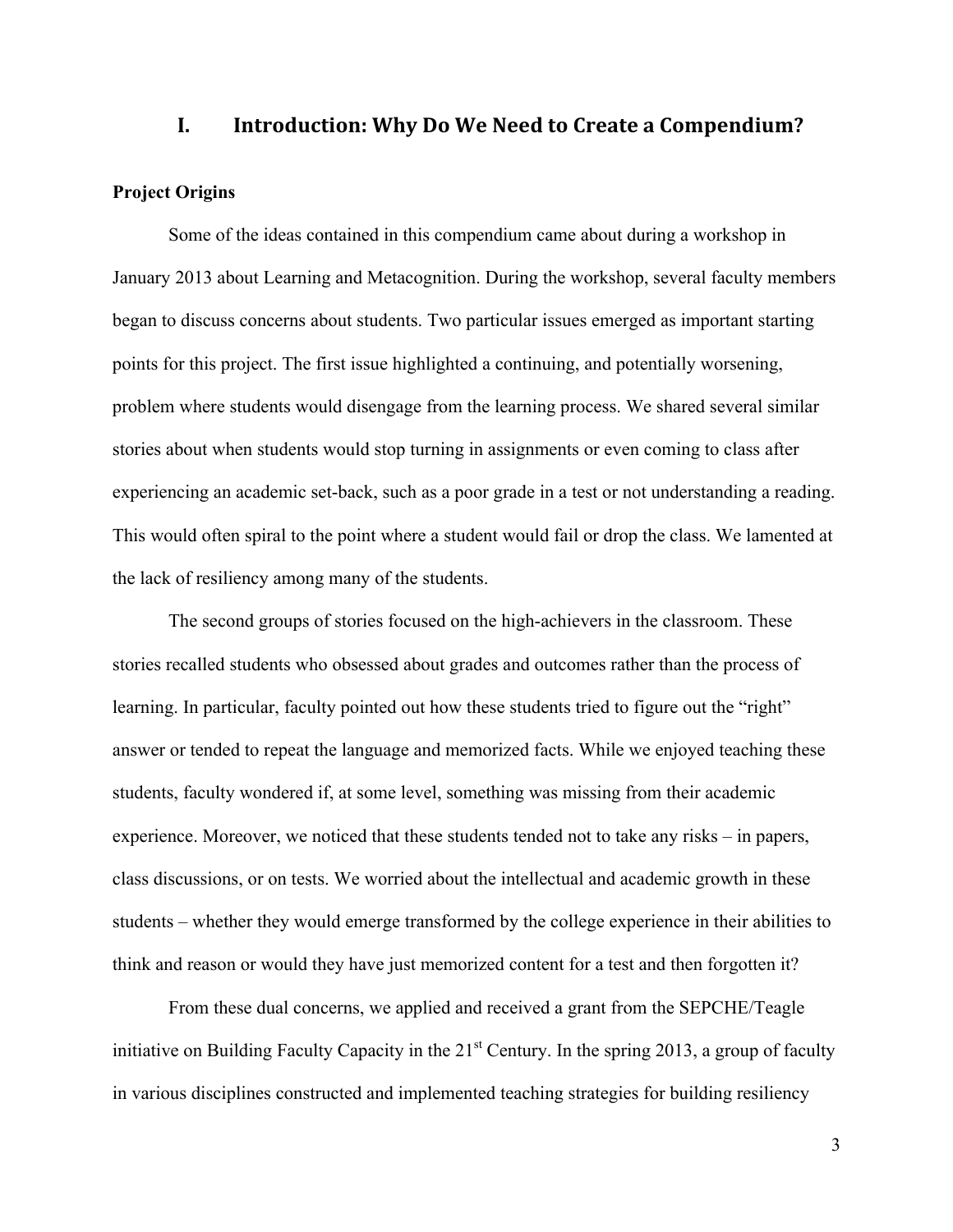and risk-taking in students. By taking a metacognitive approach, we wanted to improve our teaching in the classroom to help students in the learning process. In particular, the faculty cohort focused on "productive failure" in the hopes of teaching both resiliency and risk-taking to all levels of students – where struggling and excelling students learned skills and experiences of how to handle and embrace failure.

#### **The Original Experiment: An Exercise in Productive Failure?**

The results were mixed. Each faculty participant kept a reflection journal about teaching productive failure. After analyzing this data, we found there was a significant amount of discussion and engagement in the classroom by the students, while at the same time faculty felt students disengaged and quit at several times. Faculty and students expressed frustration and confusion at times, while unsure of the exercises and the results. One significant tension emerged around students completing the assignments and exercises. Most of the journal entries noted the discussions that followed the exercises. These discussions, even when focusing on how frustrating the exercise was, engaged the students and even reached students who did not even complete the assignment. This hidden positive impact highlighted the nature of discussion as student engagement. This questioned the role of the assignments - is it about students doing the work or about students learning? While there is a critical link between the two, the reflective journal entries suggest that student engagement and learning can still happen if the work is not completed. It is interesting to note that the tensions did not seem to erupt between the faculty and students. In fact, faculty often blamed themselves for problems, stating they should be more specific about the exercises, rather than having a negative perception of the students. Finally, the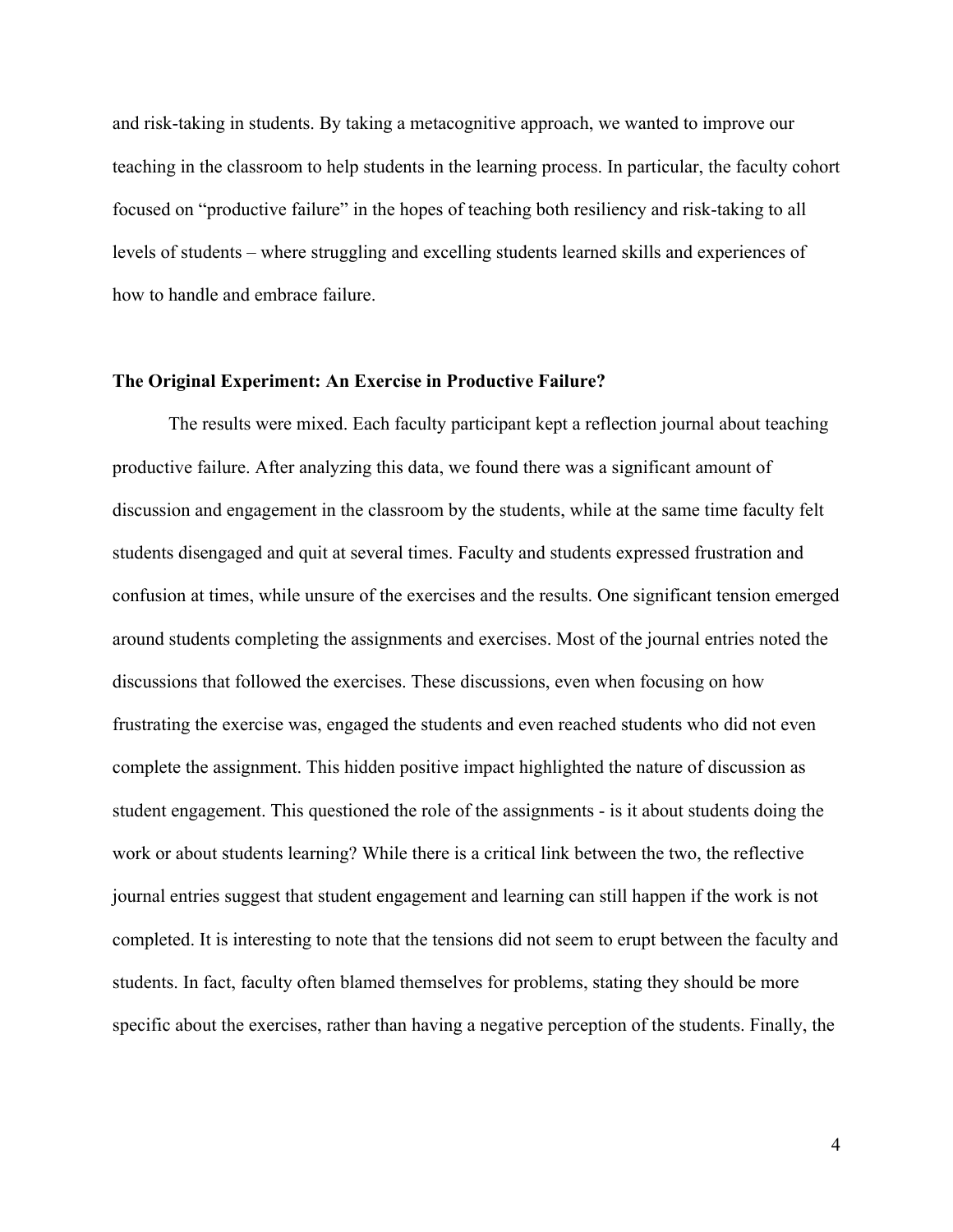faculty journal entries highlighted an increase in student awareness about risk-taking and resiliency, even if students did not like it or want to do it.

Most important, a number of faculty members found at least one if not more exercises that produced excellent outcomes. For example, one faculty participant asked students to write a song in style of the Free Speech Movement that addresses an issue at Rosemont College and then submit an explanation of how the song reflects the strategies of the Feminist Social Movement. Another faculty participant asked students to write a 2-3 page double-spaced essay analyzing their failures, why they occurred, and what they have learned from them. As one student wrote, "I should be more open to the idea of failing, I should really celebrate in failing, because it actually does bring me one step closer to knowing...I don't want to graduate in 2 years [sic] time with the same attitude and perspective that I came in with...I want to spend my time here molding myself into a leader, a thinker, and an innovator. I can only do that, though, when I let my guard down and start failing." This example is only one of many interesting and important reflections by the students.

#### **Current Work: An Opportunity for Resiliency, Reflection, and Implementation**

This project began from this initial premise: if using metacognition based teaching strategies appear to have important outcomes, yet are problematic to implement in the classroom, what can faculty do to reduce any issues? This compendium serves several purposes: a) to continue the conversation among faculty about using metacognitive based teaching strategies in a supportive learning community; b) to provide a guide for faculty who would like to use teaching strategies based on metacognition but do not have the time or the resources to research, learn or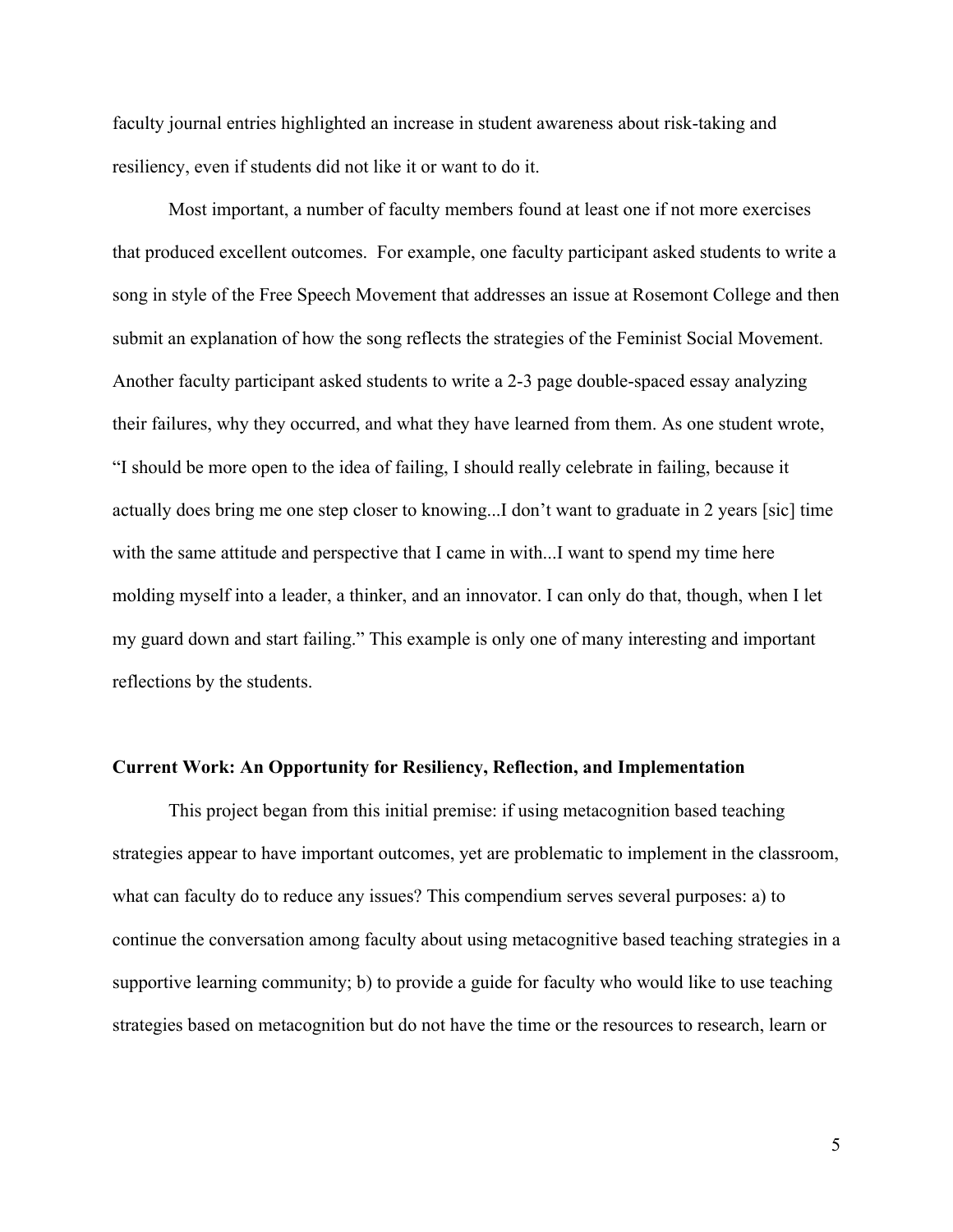develop these strategies; and c) to produce transferrable and shared knowledge about metacognitive teaching strategies to other faculty and administrators.

In the chapters below, faculty recount their experiences using metacognition in the classroom. The chapters are not meant to serve as templates, but to continue the conversation about using metacognitive based teaching strategies in the classroom. However, we hope to provide some concrete examples of how we used metacognition to encourage other faculty to employ some of these exercises. Moreover, by providing this compendium, we expect other faculty to adapt and revise these exercises, and create some new ones (and hopefully share them with us!).

To further encourage a productive learning community, the chapters below also share not only our successes but also our failures in the classroom. We attempt to identify major roadblocks in using metacognitive based teaching in the classroom, and explain what we did to address these problems. Finally, each chapter takes a prospective view on how to incorporate metacognition the classroom, looking at future opportunities and challenges for ourselves and any instructors who might want to incorporate metacognitive teaching strategies.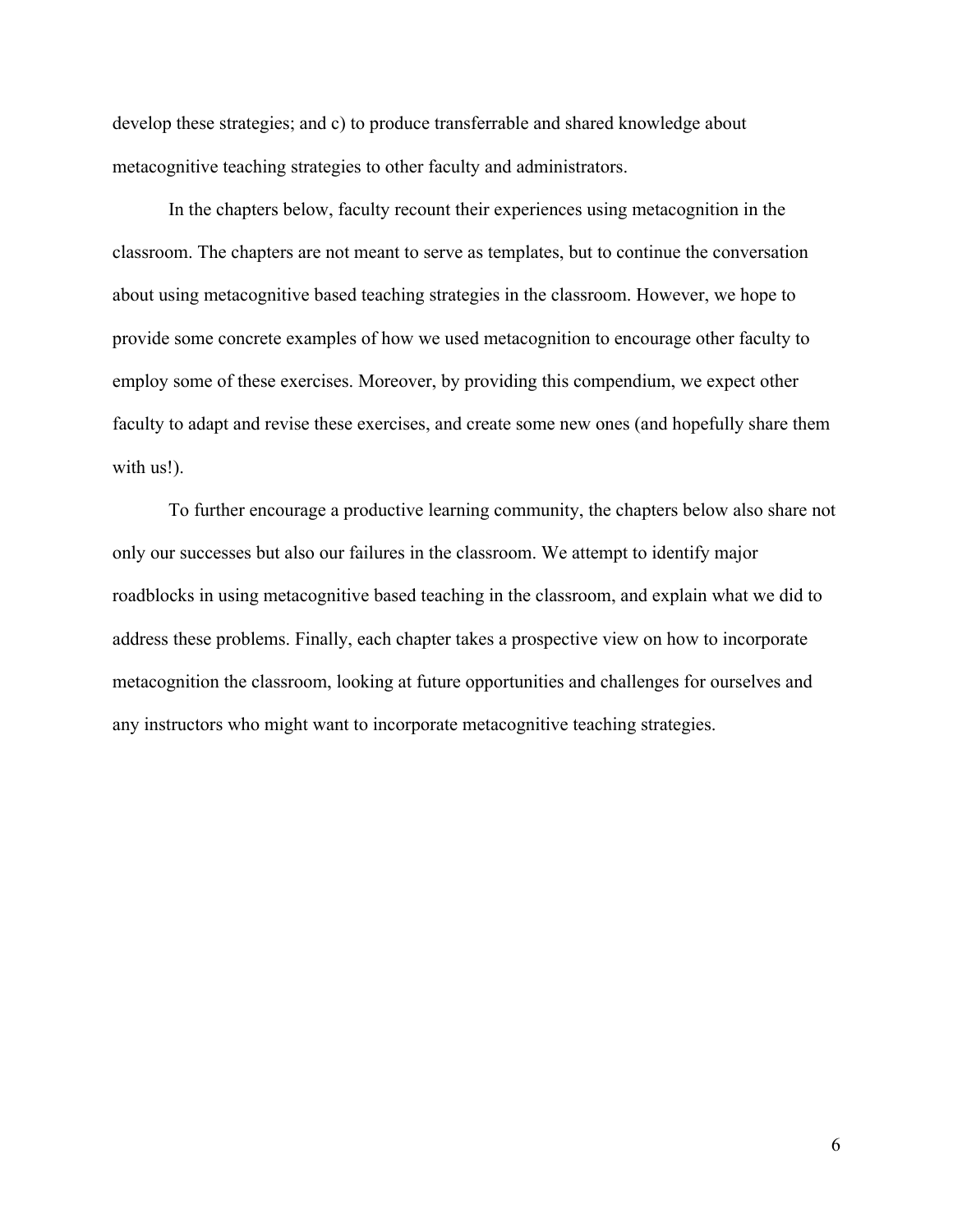# **II.** Metacognition and the Marine Biology Lab John Ullrich and Jeanette Dumas

#### **Marine Biology Laboratory Background**

During the 2012 academic year we converted a small non-useable room into a marine biology laboratory. The concept of the program was that designing, building and maintaining a captive, living, coral reef ecosystem with a team of students will serve as an excellent metacognitive teaching tool. This was not a virtual laboratory, but a real living system that enables the students to "dive right in". This hands-on living laboratory allowed each student's work to become an integral part of an ecosystem for a very long time.

The captivating beauty of a coral reef ecosystem engaged students immediately and breathed enthusiasm into hard to grasp concepts from their science courses and any related core General Education Courses, ex. Environmental Issues, Environmental Sciences, Life Sciences and Science for Life. When a student is faced with the challenge of actively participating in the design, building and maintenance of a living biological system, they develop an ownership for the system and for learning about it.

#### **Introduction and Objectives**

The Marine Biology Laboratory project provided faculty and students the opportunity to engage in scientific investigation outside of the traditional laboratory setting. Our primary goal was to engage students, from multiple majors, in an inquiry based scientific investigation of complex scientific concepts along with the process of scientific inquiry using the living coral reef ecosystem as the vehicle for learning.

Freed from the constraints of cookbook lab exercises, students: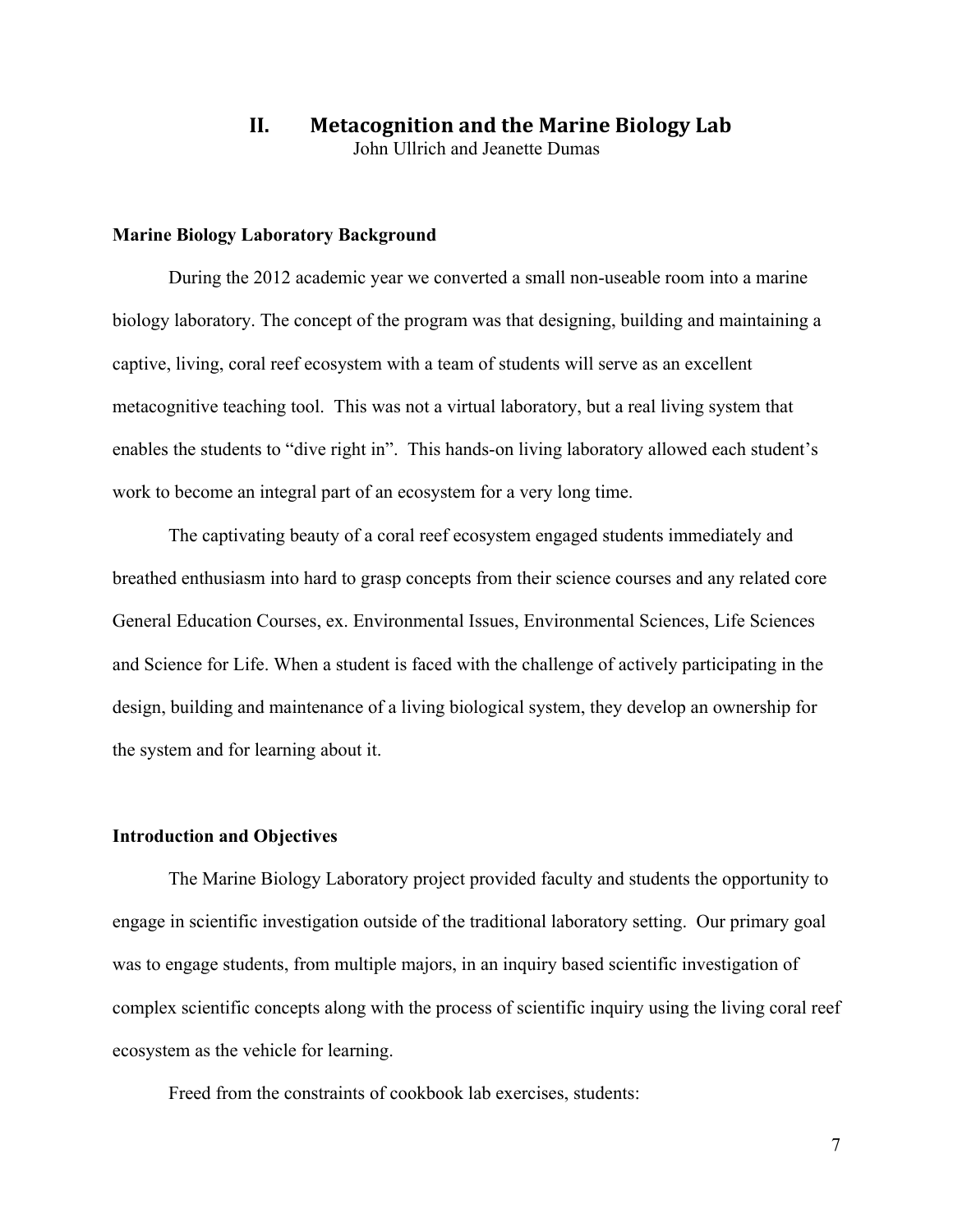- Engaged in problem solving requiring higher order thinking skills
- Experienced first-hand the thrill of discovery
- Learned how to work collaboratively on a team
- Took ownership of their learning by applying classroom knowledge and concepts from their course load to the reefs design and maintenance

Since the project inception there were no "instructions." The freedom to "think on your own" was our primary metacognitive tool. To mold the students' self-awareness as learners, we also incorporated the use of Learning Logs and Critical Incidence Questionairres (described below). 1

# **Prepare Learning Logs**

Students kept a journal for weekly entries. They wrote about how they connected new information they learned that week from the reef project with what they already knew as well as how their work with the coral reef related to concepts they learned in their classes. This helped students construct a scaffold of scientific knowledge, each week assimilating new knowledge with old.

#### **Weekly Critical Incident Questionnaire (CIQ)**

Every week we asked the students to answer the same set of questions about their

learning experience, for that week, with the coral reef project:

- a. What surprised you the most about any aspect of the reef project?
- b. What decisions were made that were based upon hypothesis testing?
- c. Did any discoveries have elements of luck or serendipity?
- d. What background knowledge did you use to make a new decision?

<sup>&</sup>lt;sup>1</sup> Elizabeth F Barkley, *Student Engagement Techniques: A Handbook for College Faculty* (San Francisco: Jossey-Bass, 2010).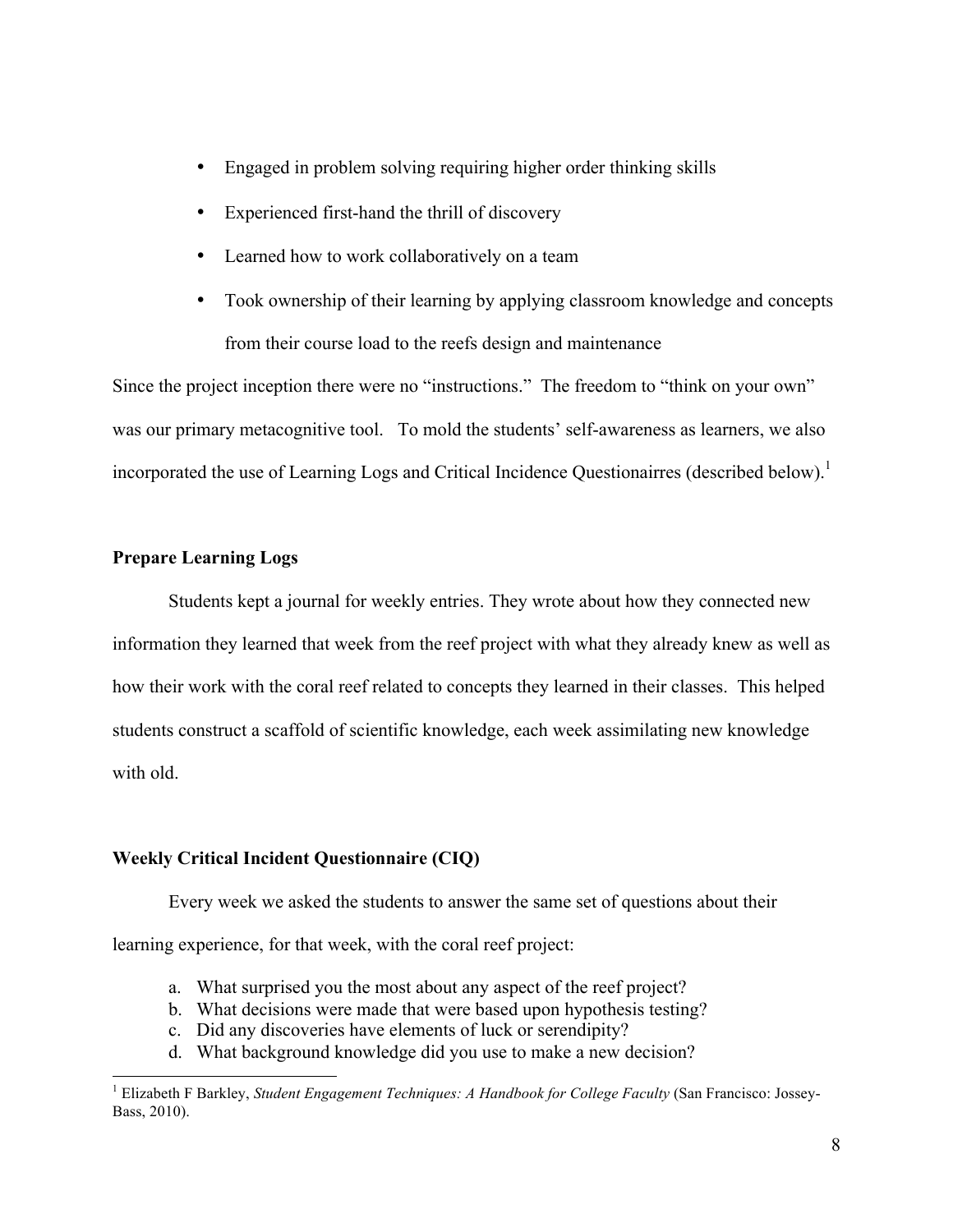e. How did you work collaboratively with another student or faculty member to solve a problem?

We also used team-based learning combined with peer instruction to enhance socially mediated metacognition.<sup>2</sup>

### **Student Learning Outcomes**

 The Learning Logs did not work as well as the CIQs, except for really motivated students who enjoyed the process of writing itself. For the average student, the journal was more of a chore. In hindsight, we feel that learning logs could be used successfully but should be reserved for students familiar with record keeping, i.e. science majors.

 The CIQ worked fantastically. The questions were broad in scope, but all were reflective in nature. The fact that they were weekly was also important. It gave students a chance to think about what and how they learned that week, helping them to build a foundation. We added an open end question, which could be a statement or in a discussion format. The CIQ was our most successful metacognitive tool, at least for the individual.

The team based learning, combined with peer instruction was also an excellent tool for socially mediated metacognition. Team members had to reflect not only their own interpretations of data or information but also that of their peers. We initially expected the science students to be the leaders in the peer instruction, but that turned out not to be the case. We found that all the students had something to add to the team deliberations at hand. This enabled us to become facilitators, and the students to take on leadership roles.

 <sup>2</sup> Hurme, TR., S. Järvelä, K. Merenluoto, P. Salonen. "How Learners Share and Construct Metacognition in Social Interaction?" in Proceedings of the 8th International Conference for the Learning Sciences, ICLS '08 (Utrecht, The Netherlands: ICLS, 2008), Volume 3.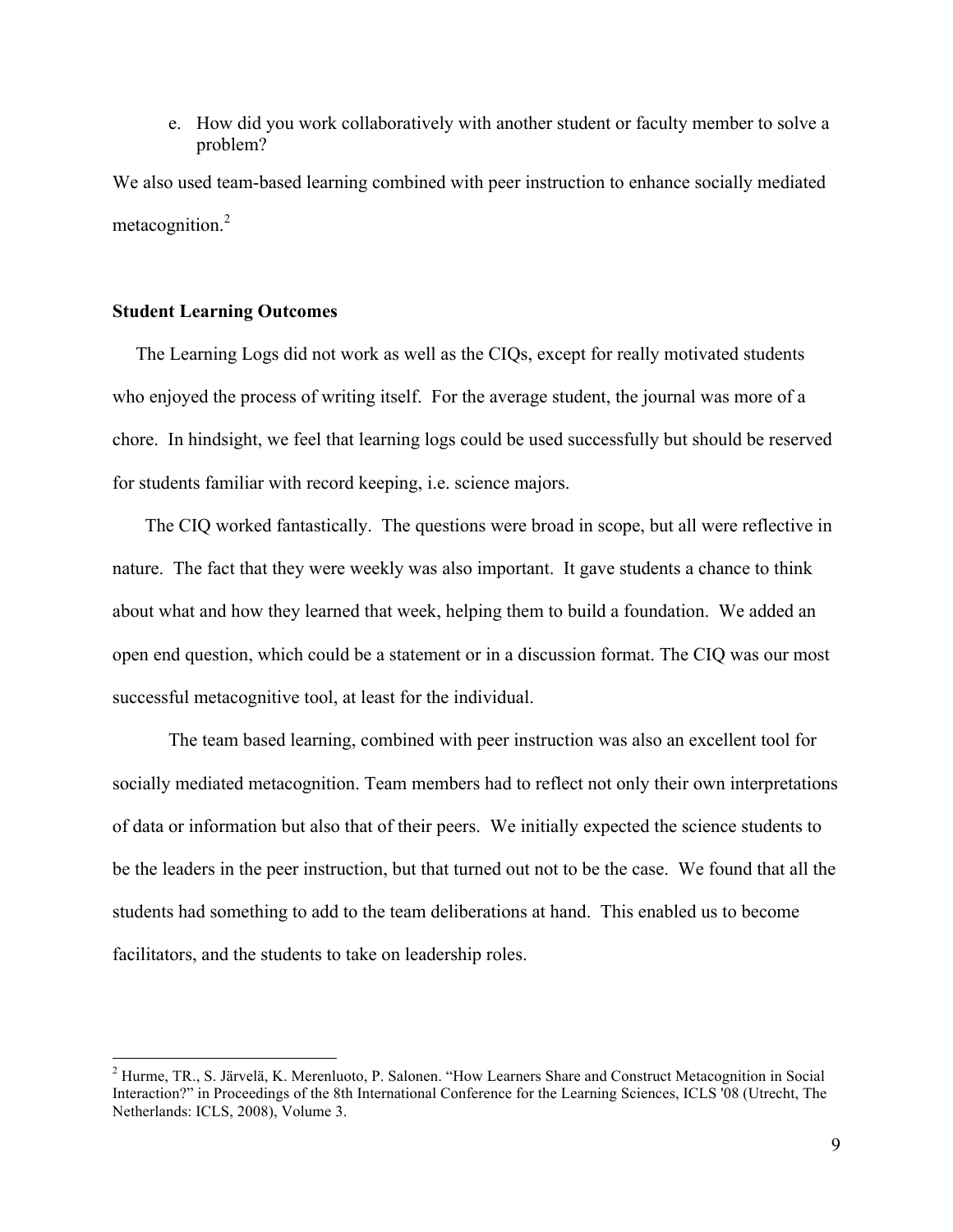Future efforts will incorporate social media to enhance metacognition. Social media is a big part of student life. For example, a blog instead of the learning log could facilitate the sharing of student observations and reflections. Each week a different student would be assigned as blog monitor, making sure that entries are appropriate and summing up the week's entries. We could provide an outline, similar in scope to the CIQ, to enhance the reflective nature of the blog summary.

#### **Student Evaluation**

All students were assessed at the start of the program and then at the conclusion. I was amazed at the increase in their knowledge of marine systems in only a six week period with a total of 32 contact hours. The evaluation focused on:

- Marine Biology
- Basic Water Chemistry
- Engineering (Fluid Dynamics)
- Instrumentation

#### **Initial Evaluation**

25 questions, total possible score 100 (100%), and the average score was 30%.

### **Concluding Evaluation**

25 questions, total possible score 100 (100%), and the average score was 80%, with a range from

72-95%. 3

<sup>&</sup>lt;sup>3</sup> One outlier scored 40% - the student had a time conflict and was unable to fully participate in the program.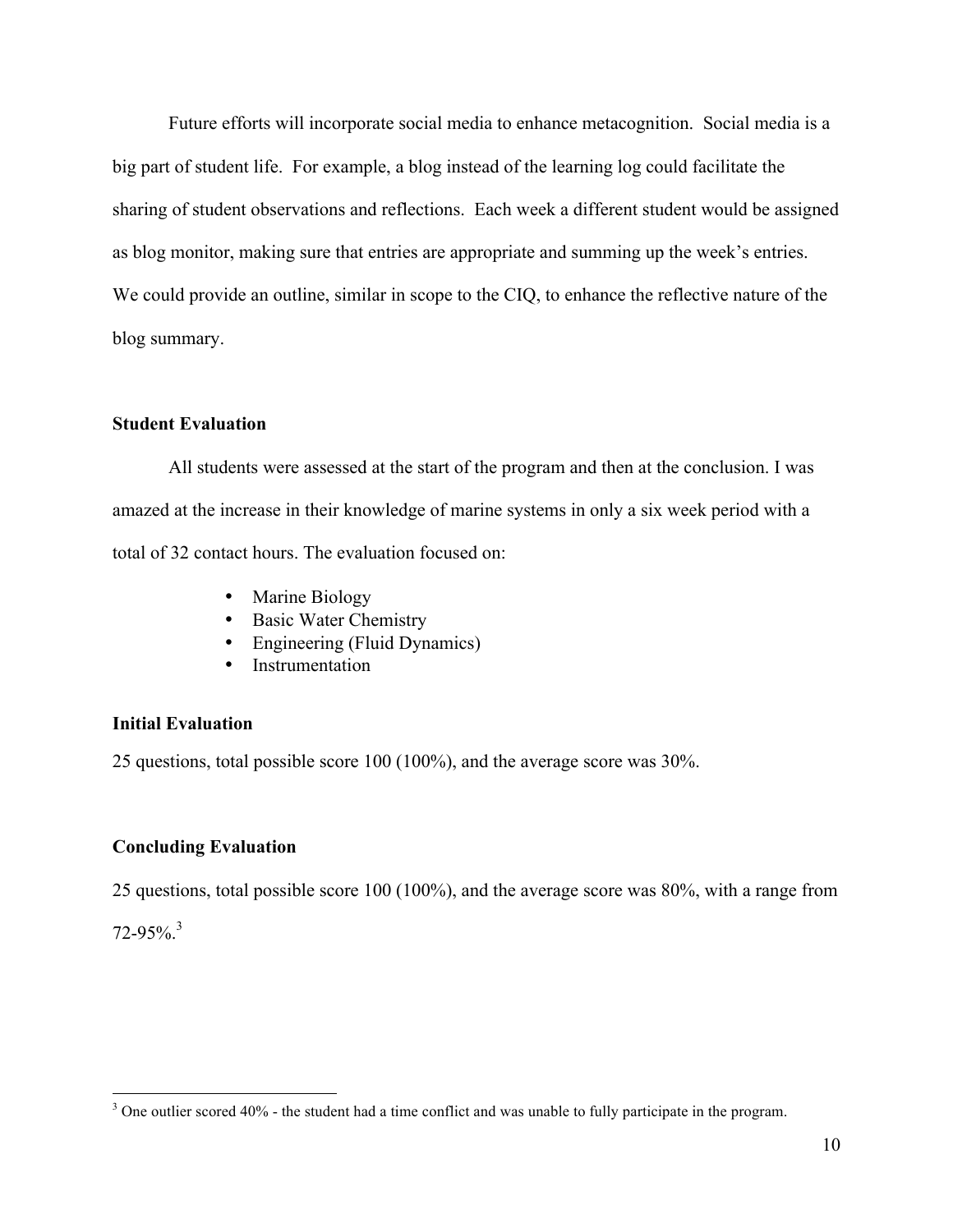The living laboratory model lends itself to a rapid increase in the students' knowledge as well as an enhancement in the efficiency in which they learn new material via:

- Student-student interaction
- Team Learning
- Problem Solving

An interesting extension of this model is the students' self-awareness with respect to their hidden strengths. The model was designed to address Marine Biology, chemistry, engineering (fluid dynamics), Marine zoology care and husbandry, and instrumentation.

Since the program went active six students have discovered hidden talents and interests. For example, a biology major was truly captivated with the animals in the coral reef and their interaction with other inhabitants within the captive biosystem. This student was also intrigued with the engineering and instrumentation involved with maintaining the water chemistry. This stimulated their design and implementation of an improved method for treating the systems water using a flow through design.

Another student, an English major, has developed an intense interest in coral propagation linked to coral reef conservation. A biology major, focused on animal care, has now become instrumental in coral nutrition with maintaining the culture laboratory to properly feed the corals.

I would like to utilize this learning model for undecided majors to use as a tool to assist with directing their education and career pathway.

#### **Current Courses**

An ongoing part of the living laboratory is integration with current courses. During the fall semester, the laboratory was utilized in the Environmental Issues class. We were discussing the world wide decline of coral reefs as a function of coastal waters being polluted by industry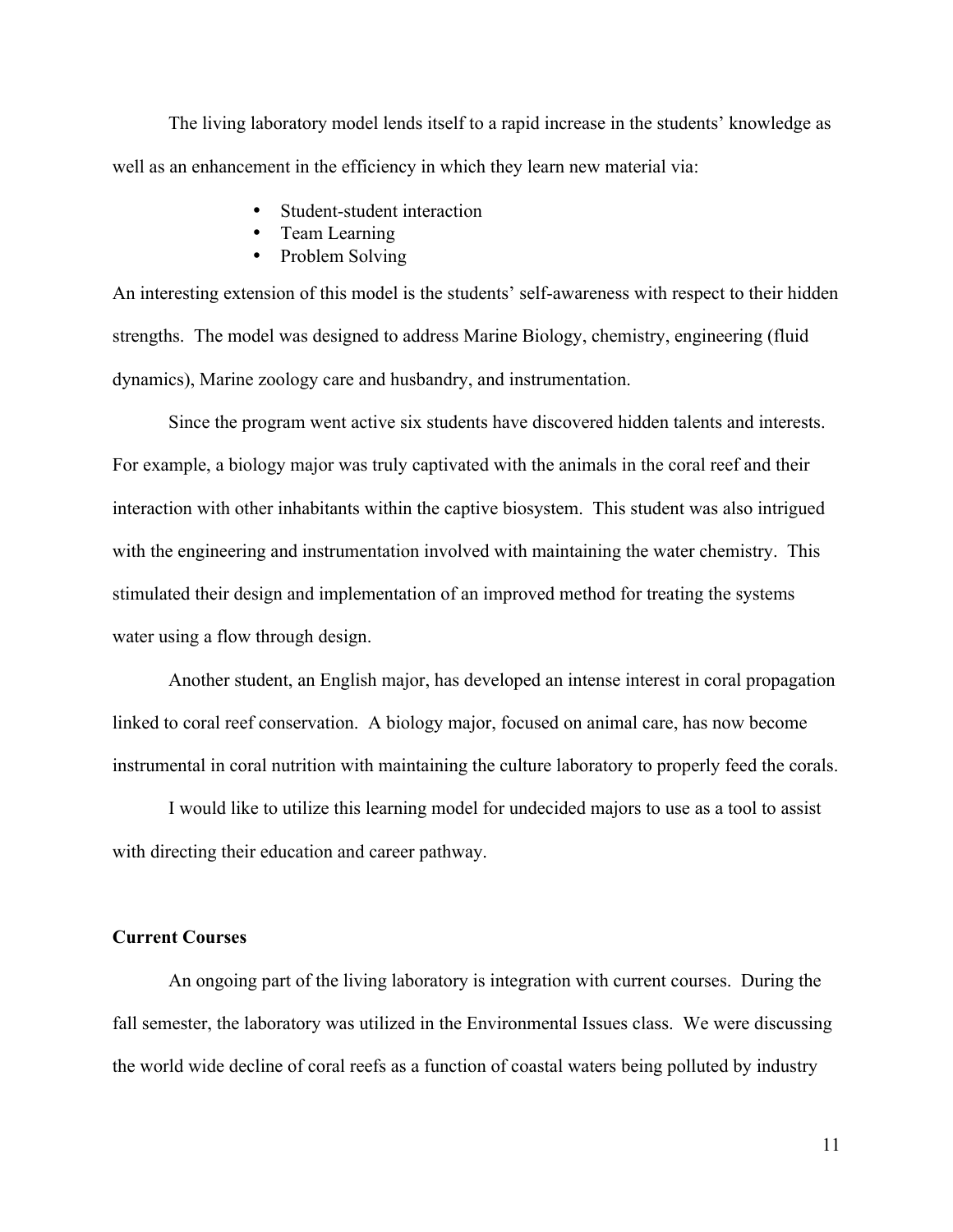and runoff water. This pollution leads to an increase in nutrients which then initiates a cascade of events leading to eutrophication.

Teaching non-science majors water chemistry and how phosphates and nitrogen containing materials are the food source of algae is tricky and confusing. So, as a class we decided to build a small test model reef in a 10 gallon tank. We used as a control the main reef system. Animals were selected and placed in both systems. We then slowly adjusted the water chemistry until it was similar to a polluted reef and minimized filtration and any external water purification. The water was tested weekly and the animal's condition evaluated over an eight week time frame. By the end of the study the corals in the test reef were so covered with algae that they were unable to undergo photosynthesis. The corals would have perished if left under these conditions for an extended period of time (~four more weeks). We terminated the study, introduced filtration and adjusted the water chemistry to the correct levels and the animals recovered and are now part of the main coral reef. It is important to point out that CIQs were not used for this experiment since the instructor was with the students during all of the work including monitoring the tank.

This experiment was instrumental in teaching all aspects of coral reef conservation: pollution, eutrophication, water chemistry, algae growth and photosynthesis. The final exams displayed impressive student learning in all of the above items. In addition using the living laboratory was fun. The students looked forward to the weekly checkup of their system. They took complete ownership over the project and were immersed in their little satellite reef.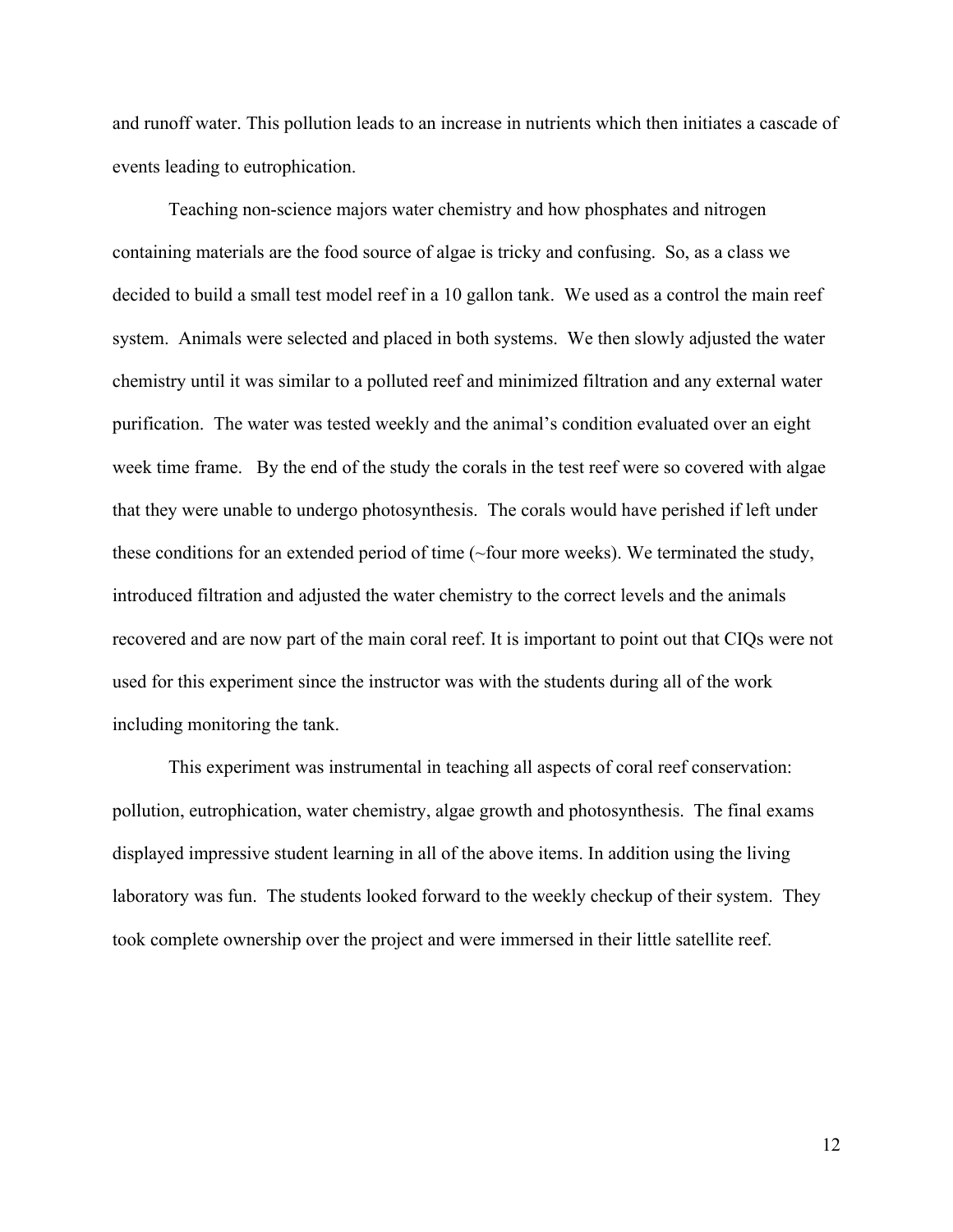# **Future Applications**

The Marine Biology Living Laboratory was designed to support biology; chemistry; engineering; communication; environmental science, ethics, politics and conservation. The system was designed for the students as a learning tool and a vehicle to open their eyes to possible areas of interest which they may want to pursue in their educational development. The system has served well as an education tool and a research laboratory.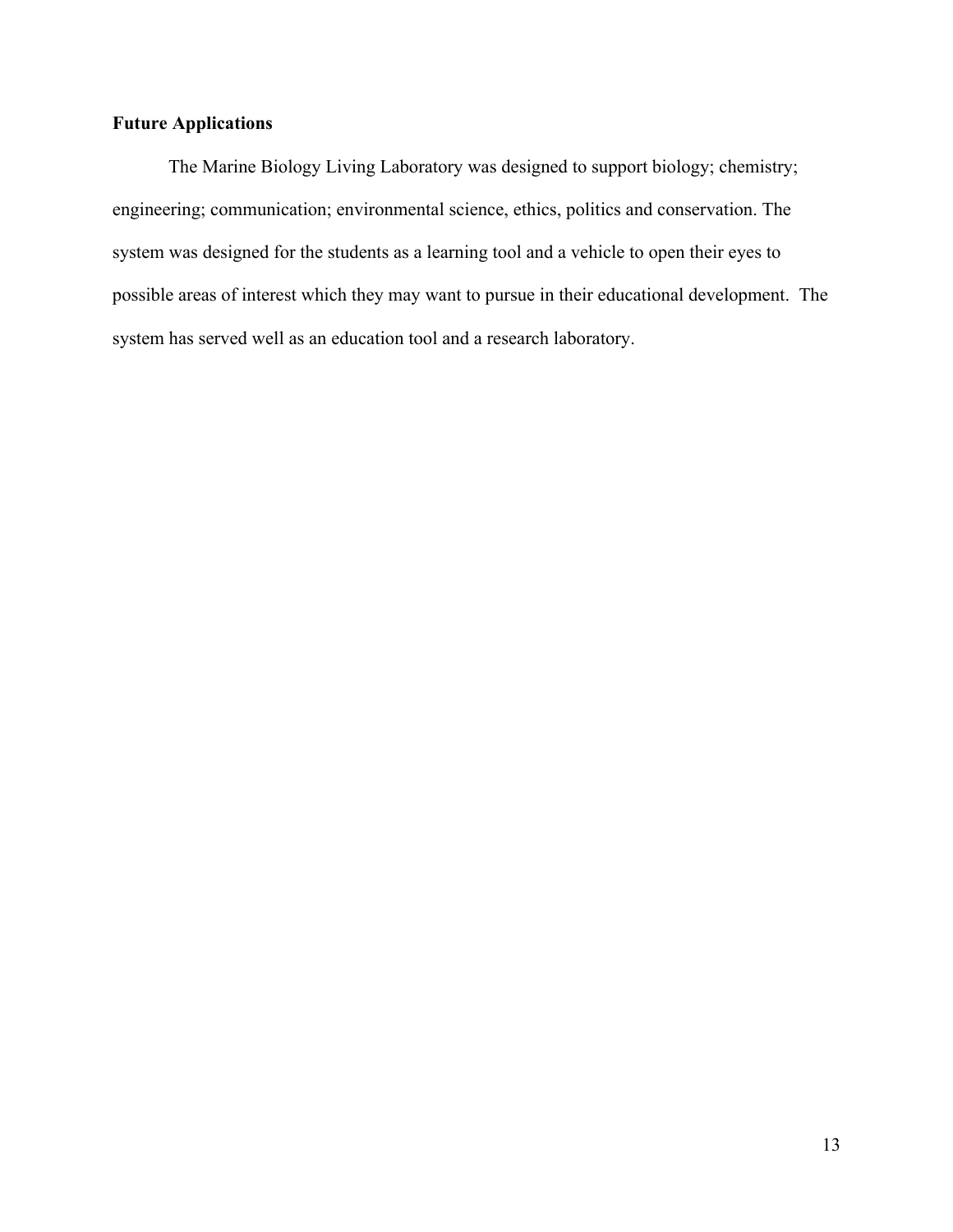# **III.** Using Metacognitive Strategies in Public Speaking Chanda Gilmore

The goal of using metacognitive strategies in my spring 2013 COM 0160: Public Speaking course were: 1) help students understand and analyze their fears of public speaking, 2) help students understand and analyze their fear of academic failing (earning a C or below in the course, and 3) understand that there is no perfect speech or speaker at this level in their public speaking career.

Five activities were used; however, only three are mentioned since the other two were variations of the three noted here. These three activities were met with various levels of success in regards to helping students understand their own fear of speaking and failure.

To track my findings, I kept a reflection journal about the exercises I used and detailed what the exercise was, how it was executed, student reaction and analyzed the success and failure of the activity in teaching students about risk-taking and productive failure.

#### **Course Demographic**

The course is a core requirement for Communication and English /Communication majors and an elective requirement for Environmental Science and Ethics and Leadership minors.

The course is offered every spring, three days a week over a 15-week semester. The course provides practical experience in preparing, delivering and evaluating oral presentations. Students are challenged to think critically and speak effectively about a variety of topics. The course focuses on students identifying and understanding their speaking skills and abilities.

The spring 2013 public speaking course had 15 students: two international students, two freshmen, four sophomores, three juniors and four seniors. The course had five Communication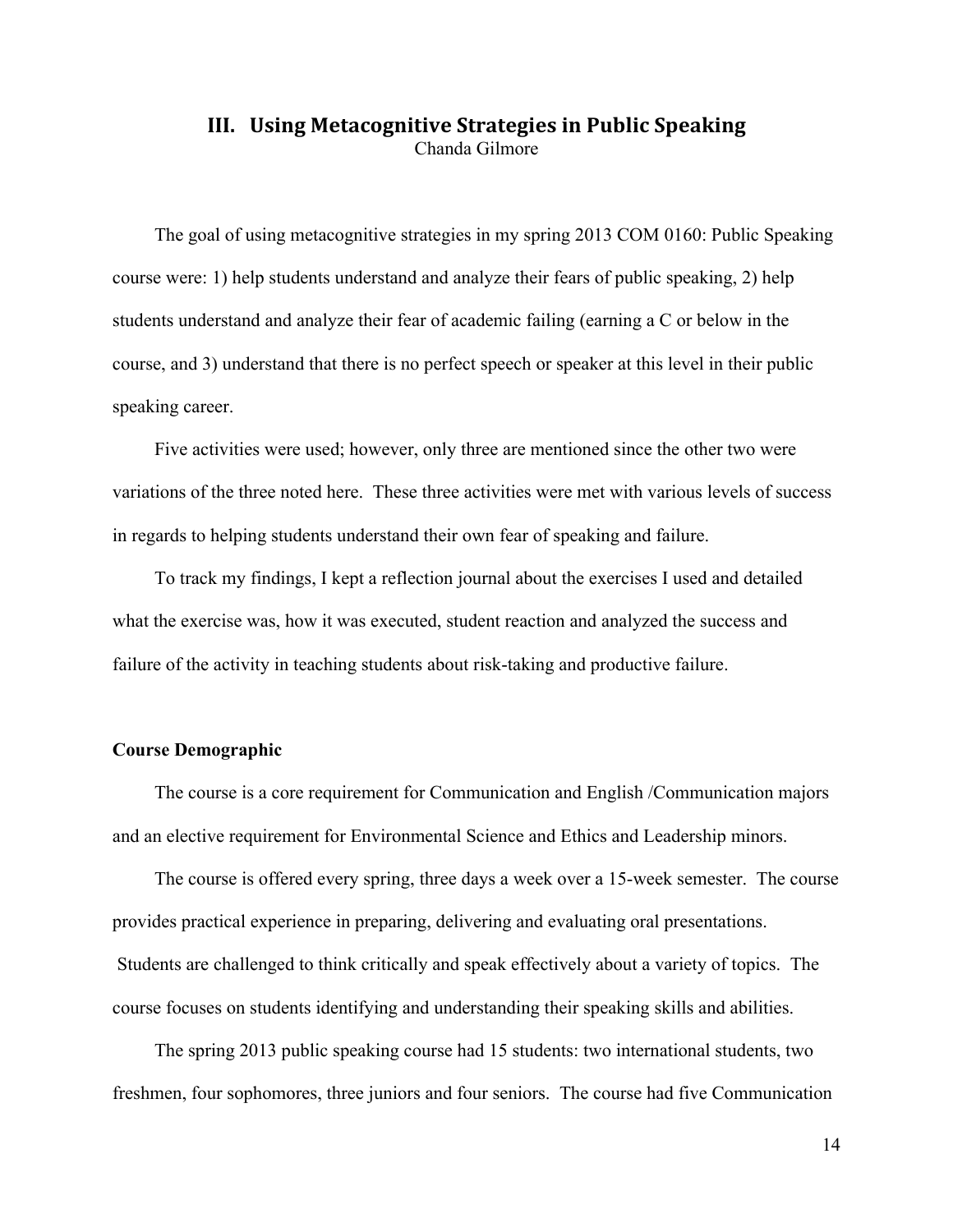majors and one English and Communication majors, with the rest either undecided or other majors. There were six males and nine females. This is a typical composite for this course.

### **Activity 1: Impromptu Speech for a "Grade"**

Student were told on a Wednesday that they would deliver an impromptu speech for a grade on Friday; however, they were not give the speaking order, the speech topic, time or length or point value. This exercise was the third speech given in class, the first without directions given beforehand.

This exercise had two goals: 1) understanding speech anxiety and examine their fears of being wrong or perceived wrong in their speech delivery skills and 2) understand that as a speaker, you may not know your topic until the day you present so need to be prepared to speak regardless of your situation.

As the first exercise of this type, student reaction ranged from high anxiety of not having a formal assignment guideline to being blasé or unconcerned to a sense of release of not having to follow a specific guideline.

On Friday, I had a 100 percent attendance. For the speech, I called students up at random to select a topic from a bowl to deliver their speech on. They had one minute to think of what to say and had to speak for two minutes without help or interruptions. They were not allowed to use any props or write anything down in order to make eye contact with the audience.

The majority of students who were nervous had an increase physical reaction during their speech including increased stammering and fidgeting, greatly influencing their speech. Students who took the assignment in stride were less focused on the speech in regards to their words (more profanity and nonsense words), order and flow.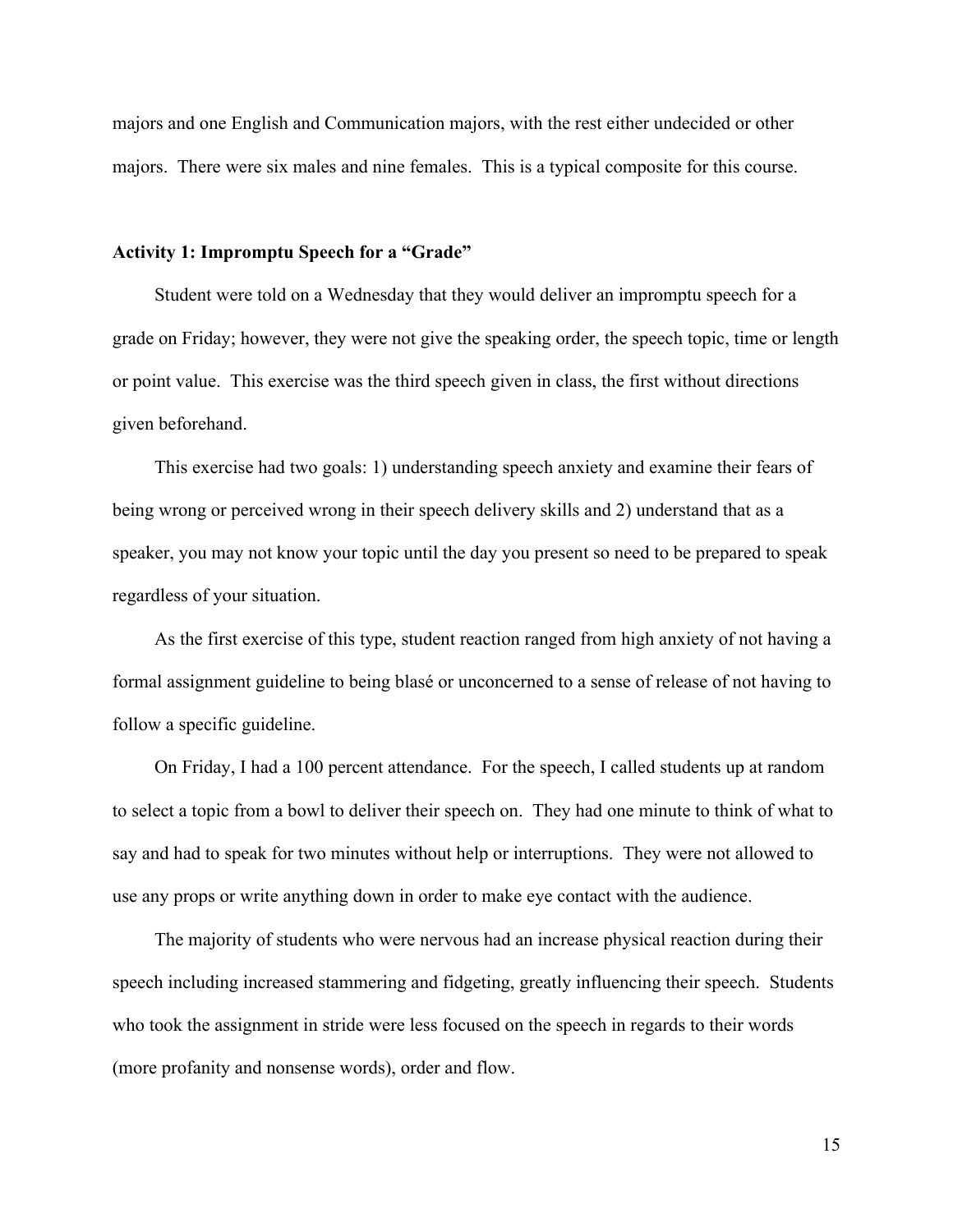After student speeches, we discussed how students felt leading up to the task, during the task and how they felt afterwards. I informed students that they received full credit by simply delivering the speech, which once again brought mixed reactions. For those who wanted a "perfect" speech and were more grade conscious, they expressed more relief. Some students felt tricked by the assignment. When these students were further probed they admitted they would not have been so concerned about their lack of preparation and study.

I plan to do this exercise again in the same manner though student reaction was mixed. Students who were more focused on getting an A and having a perfect speech, I feel, gained more from this exercise about understanding one's own anxiety and how that can affect your speech as well as beginning to understand the idea of there is no perfect speech or no perfect way to give a speech.

Students who took this in stride had an opposite effect in that they do not need to practice or research before a speech in order to give a "perfect" speech and get an A. This assumption did affect their future speeches.

#### **Activity 2: Competition Structure Speeches**

I created three groups of five students and each group was given the same nonsense poem to recite. The class would determine which person in that group recited it best and that student would receive extra credit. Each group had two males, three females and was a mixture of class year and major. I pre-selected groups based on these facts.

The goal of this exercise was to have students focus on their speech delivery (rate, pace, tone, eye contact, physical appearance and mannerisms) and not on the content (words) of the speech. The secondary goal was to have students understand how delivery and not content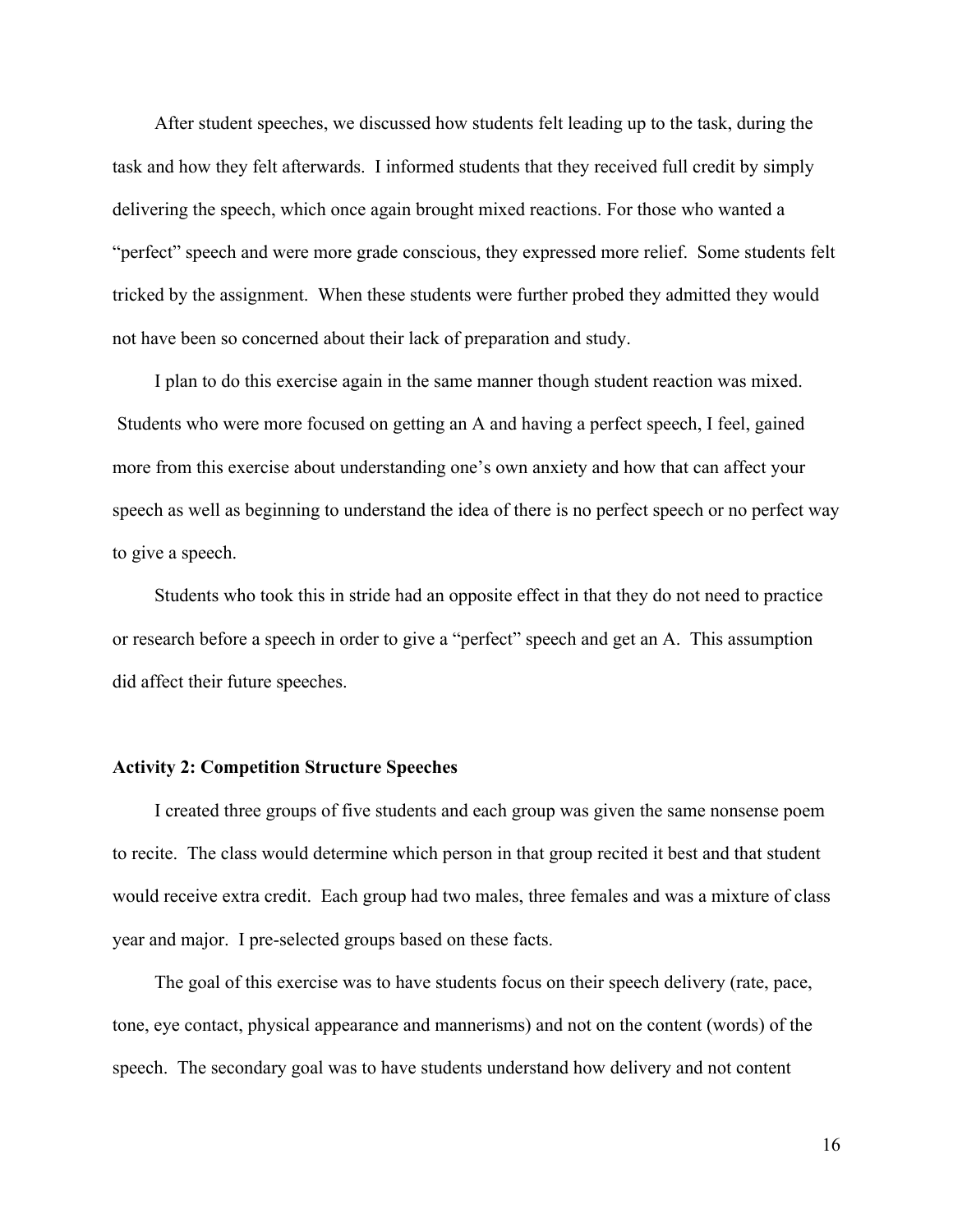affects a speech and audience and that a speech can be successful or unsuccessful based on the delivery style.

The activity did not have the results as I hoped since I did not take into account competitiveness of people. Students who are naturally competitive were more comfortable and took more risks in delivery (one student dressed the part and another dyed their hair) while others who are not competitive, took less or no risk in their delivery and standing out. They focused more on memorizing the speech verbatim and not on the delivery of the speech.

I may try this exercise in the future but perhaps remove the extra credit element and state that everyone will be graded individually or some type of class scoring. I think the competitive element in understanding failure is a good idea, but two questions arise in its application: 1) do more competitive people take more risks and 2) how to determine early on who is competitive and who is not? Answering these two questions can help in enhancing or revising this exercise in the future.

#### **Activity 3: Speech Interrupted**

For their first speech of significant point value, students had to give an informative 4 minute speech on any topic of their choice, as long as it was informative. The day before the speech, I emailed certain students giving them specific distractions to give to specific students (i.e., cell ringing, going to bathroom, cough fit, sneezing, hitting pen against desk). Each student was to distract another student during his or her speech. In addition, whenever a student said a comfort word during their speech (um, and, yeah, you know, so) I would say it aloud right after them so they were aware of what they were doing.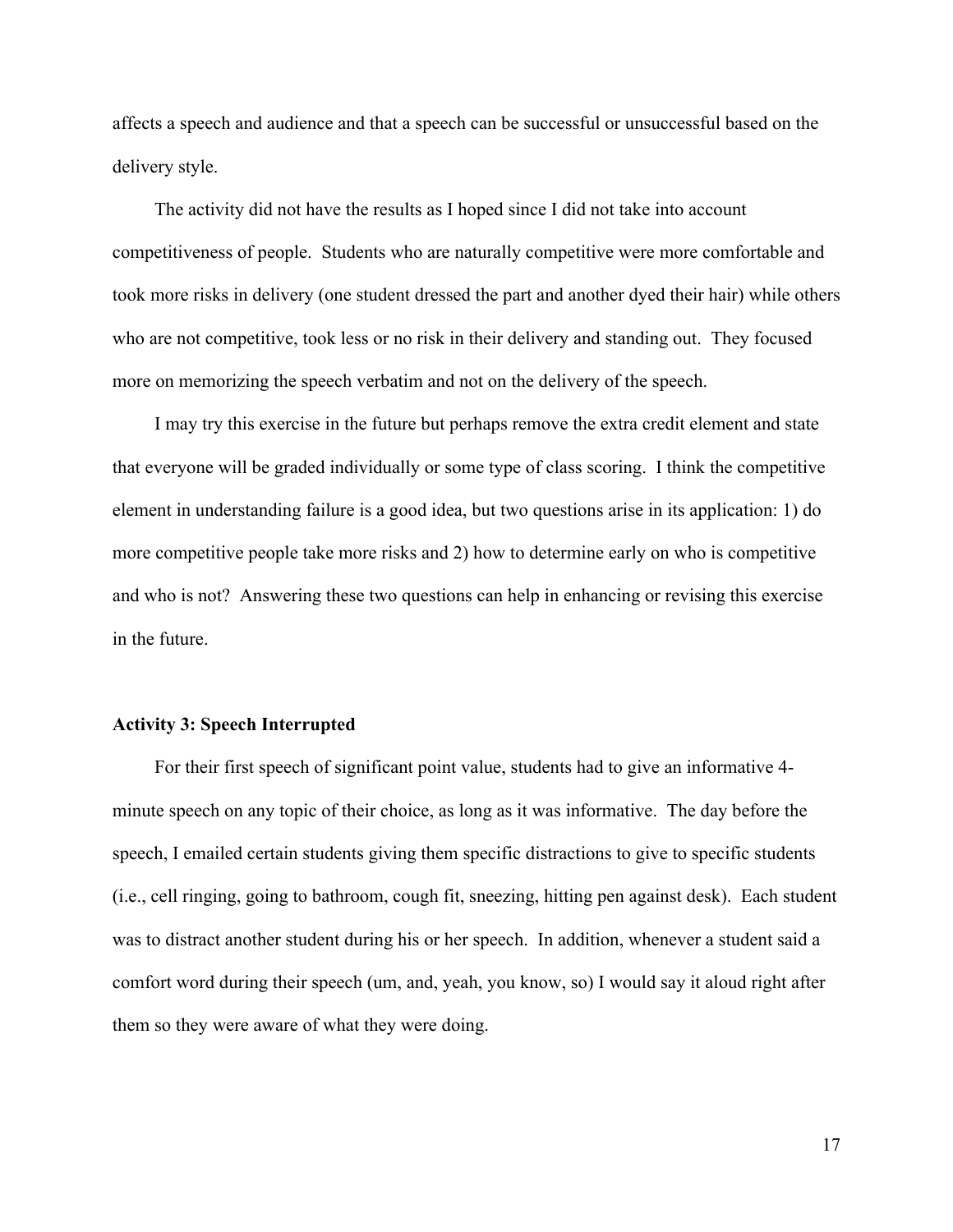The goal of this was two-fold: 1) have students become more aware of comfort words and of outside distractions and 2) to keep moving forward in presenting and not allowing outside distractions (unless significant) distract them.

This was a successful activity, particularly after all students presented and discussed. All students felt that they did horrible by either confronting or ignoring the distractions and realizing how much they rely on comfort words when they feel nervous or unsure. By hearing me interrupt them constantly makes them aware of how many times they are saying it in a 3 to 4 minute time frame.

The student distraction did not go over so well in that, it caused more friction between students and I think I may move this aspect to another speech exercise earlier in the semester when student relationships and class dynamics have not already been firmly established and relied upon by students.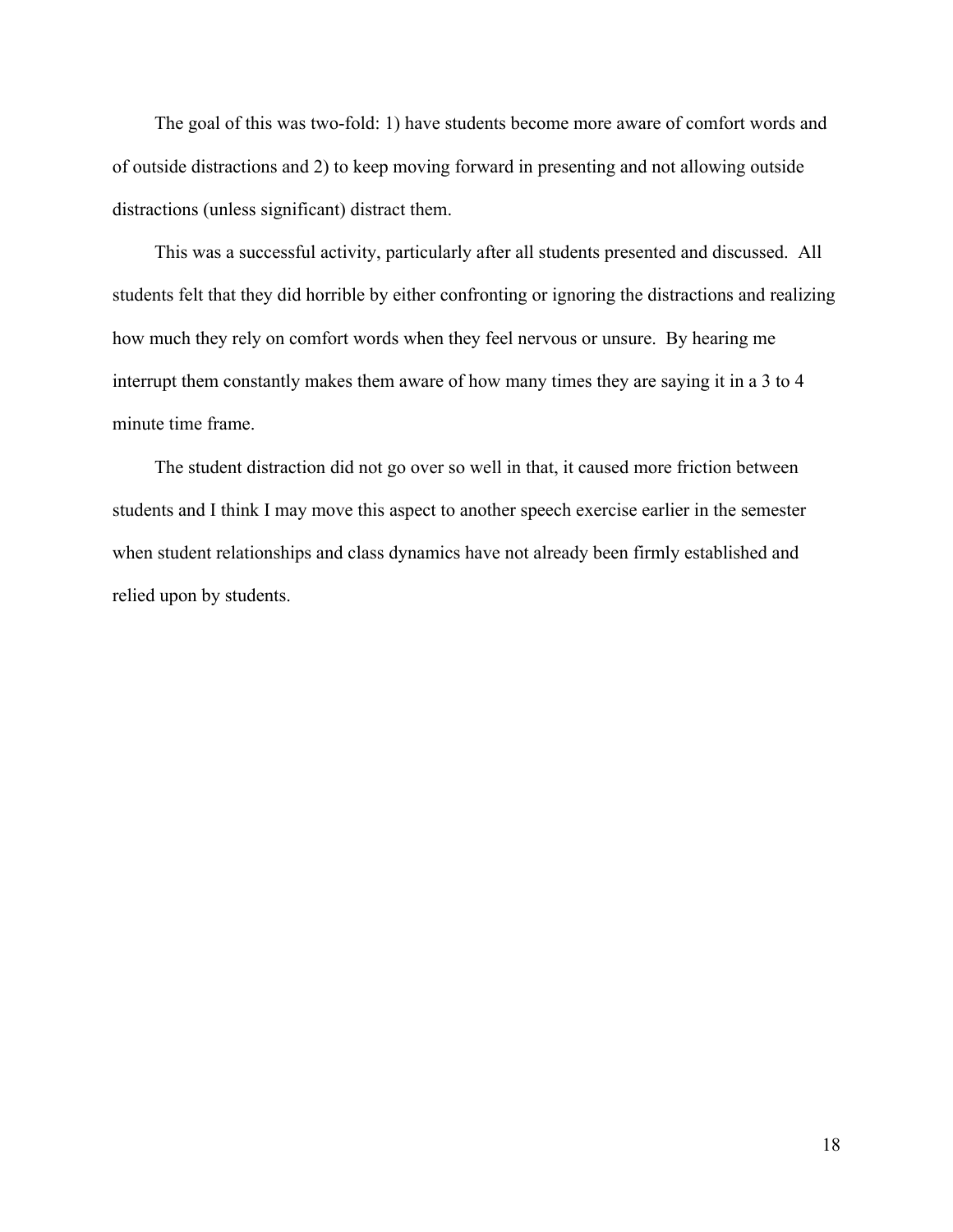# **III.** Risk, Resiliency, and Collaboration in the English Classroom Melissa Sullivan

Metacognition was used as a tool for students to reflect on their writing and analytical skills, and also on the processes they use to develop their arguments and research. The ideas was that students needed to learn how they achieved academic success, and how they could push their own boundaries by articulating what works well for them and what has simply become a comfortable tool or crutch for their work.

Much of my students' metacognitive work was designed so that we were "getting out of our comfort zones." The idea was that risk and resiliency would not really happen with methods students were comfortable with, including having the professor as the authority in the room. So the projects were set up so that part of the risk was that there were no right answers for the professor to provide, the resiliency was necessary because students had to create something, but they had no guide on what was the correct answer or methodology, and the reflective practices were done regularly to focus on skill development and habits of thought and work.

#### **Metacognition, Technology, and the British Fin de Siècle: Initial Stages**

This class was a seminar on late nineteenth-century Victorian literature, a period of prolific literary production and transformations, due to the impact of new technologies in print culture, an increasingly reading public, transnational or colonial cultural productions, and other influences that parallel the literary field today. This era seemed well-suited for a project on risk and resiliency because there are so many avenues for students to explore independently, which would still connect to the work they had previously learned in their coursework. We began with a simple exercise on the literary field today, so that students could establish some comfort with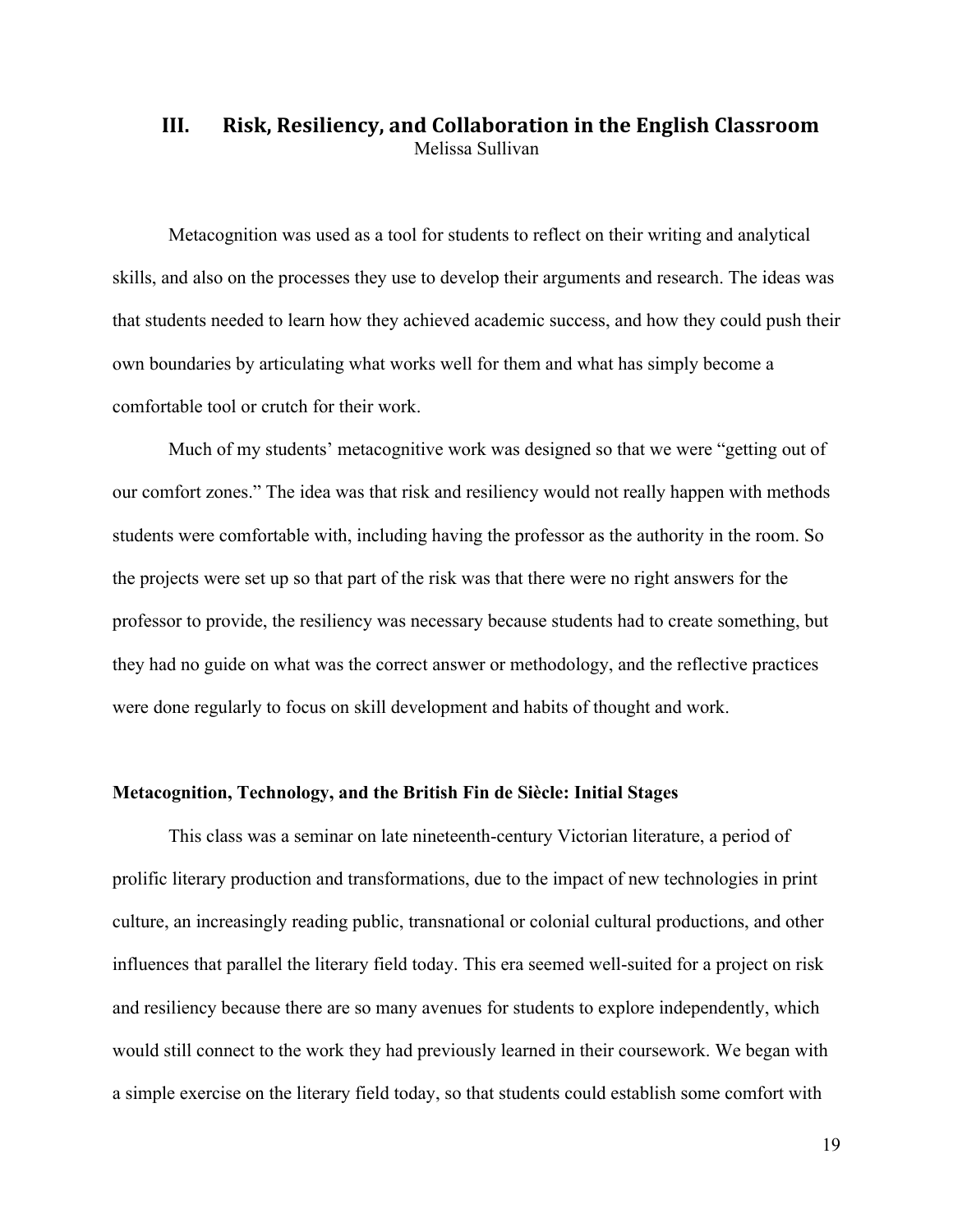the project. Students used their knowledge of literary trends, history, and reading publics to address open-ended questions on how technology, reading practices, and media will impact literary production and tastes in the 21st century. We then discussed the process of using their own knowledge learned in class to explore unknown trends and ideas--essentially they put together a list of how they could use their coursework to branch out into independent work without a safety net.

Next students took on a project they knew would probably be a failure. They had to turn *Tess of the D'Urbervilles*, a lengthy, emotionally intense novel on morality, modernity, gender, and tragedy into "twitterature," or a 140-character summation of the novel that attempted to reach the emotional intensity of the original text. The students were the judges--and none were pleased with their work. While this project was a self-assessment, to limit the stress for our first attempt, most students were comfortable sharing their work with their coursemates. In general, students were more supportive of their peers' work than their own. But they did learn to identify how risky they were willing to be in their work, and how to gather a useful element of a project that they are dissatisfied overall.

#### **Metacognition, Technology, and the British Fin de Siècle: Distance Reading Project**

After our initial activities on risk and resiliency, students embarked on a larger Distance Feading project, for which they were each studying a text they could not read. They were randomly assigned texts, randomly assigned digital tools for the Distance Reading (either AntConc or Voyant Tools), and given particular roles for the class-produced website on the project. So the risks were having to study a book without reading it, using their knowledge of our literary era and their literary analysis skills, as well as new digital tools that were frustrating and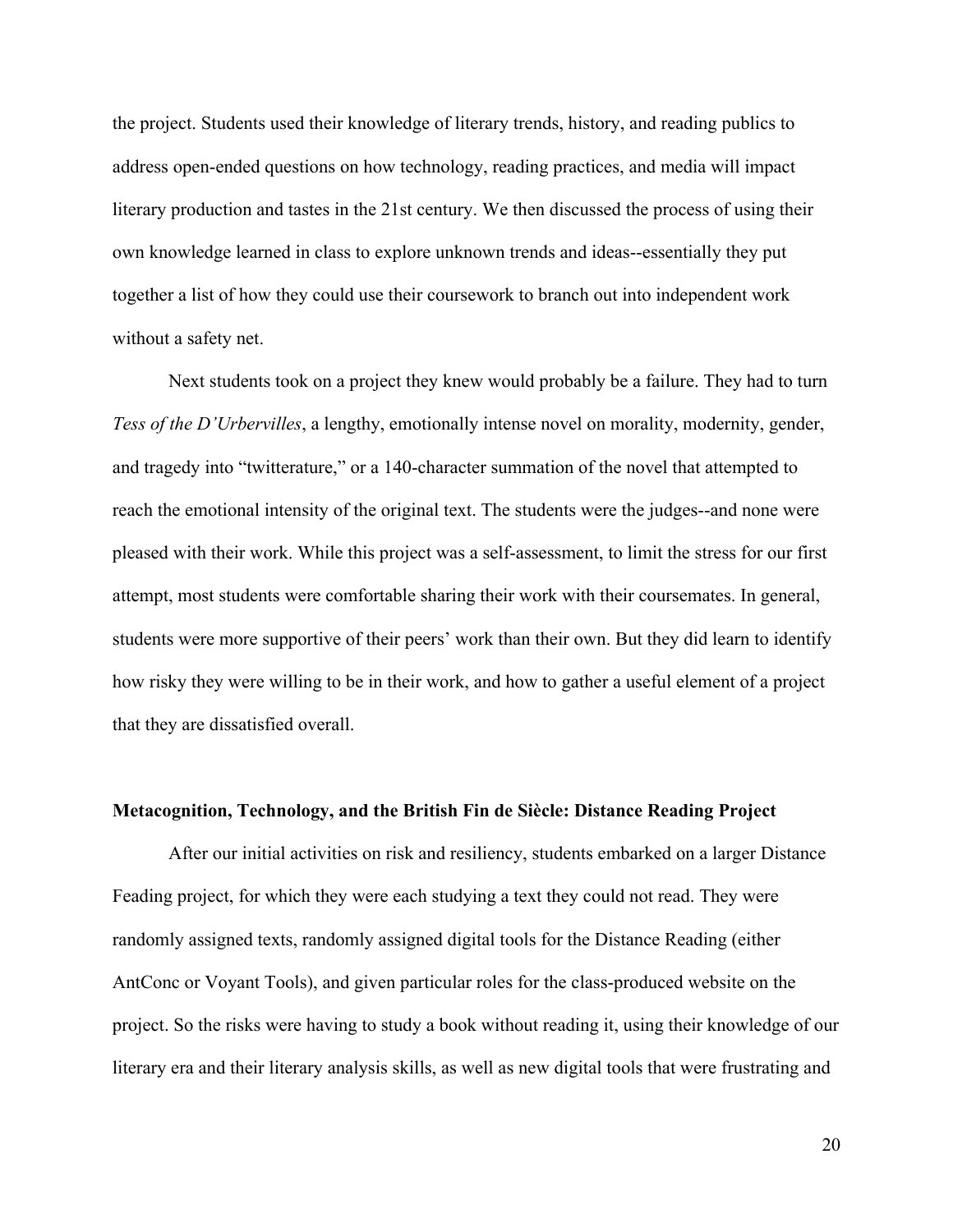unknown; having to work with the particular tools they were assigned, knowing that at the end of the project, the class would evaluate both tools and identify one as the most useful (thereby stating that half of the class's work was limited at best); having to work as an entire class to synthesize their work and articulate the entire project; having to become experts in work that moved beyond the professor's area of expertise. This final step was crucial, because it forced resiliency. Each student took on a particular area of the group project as a whole, and had to be a leader to their peers and their professor. The Assignment was as follows:

This assignment is adapted from a project designed by Ryan Cordell, who adapted it from

Paul Fyfe. Dr. Fyfe describes his assignment in "How to Not Read a Victorian Novel"

*Journal of Victorian Culture* 16, no. 1 (April 2011), which the class read. The assignment

was broken down according to the following guidelines:

I. Students were broken into teams of two or three.

II. Each Team was assigned two novels:

Team One: *The Daughters of Danaus* and *The Beth Book* Team Two: *Story of an African Farm* and *The Woman Who Did* Team Three: *New Grub Street* and *The Story of a Modern Woman* Team Four: *The Time Machine, Trilby,* and *News From Nowhere* III. Each Team followed the following rules

- A. You cannot read the novels or their summaries until the end of the project!
- B. You cannot read the authors biographies until the end of the project!
- C. You must work as a team, and develop a presentation together using Google Drive. This presentation should be 8-10 minutes long for groups of 2, and 12-14 minutes long for the group of three, and should include a presentation of your research and an evaluation of the process as a scholar, as a collaborator, and as a technology consumer/producer
- D. You must each take on a supplementary role to support the class project as a whole.

IV. Each member of the class had an additional supportive role to help develop the project. These roles were as follows:

- A. Timeline Generator
- B. Vloggers
- C. Design and Problem-Solving.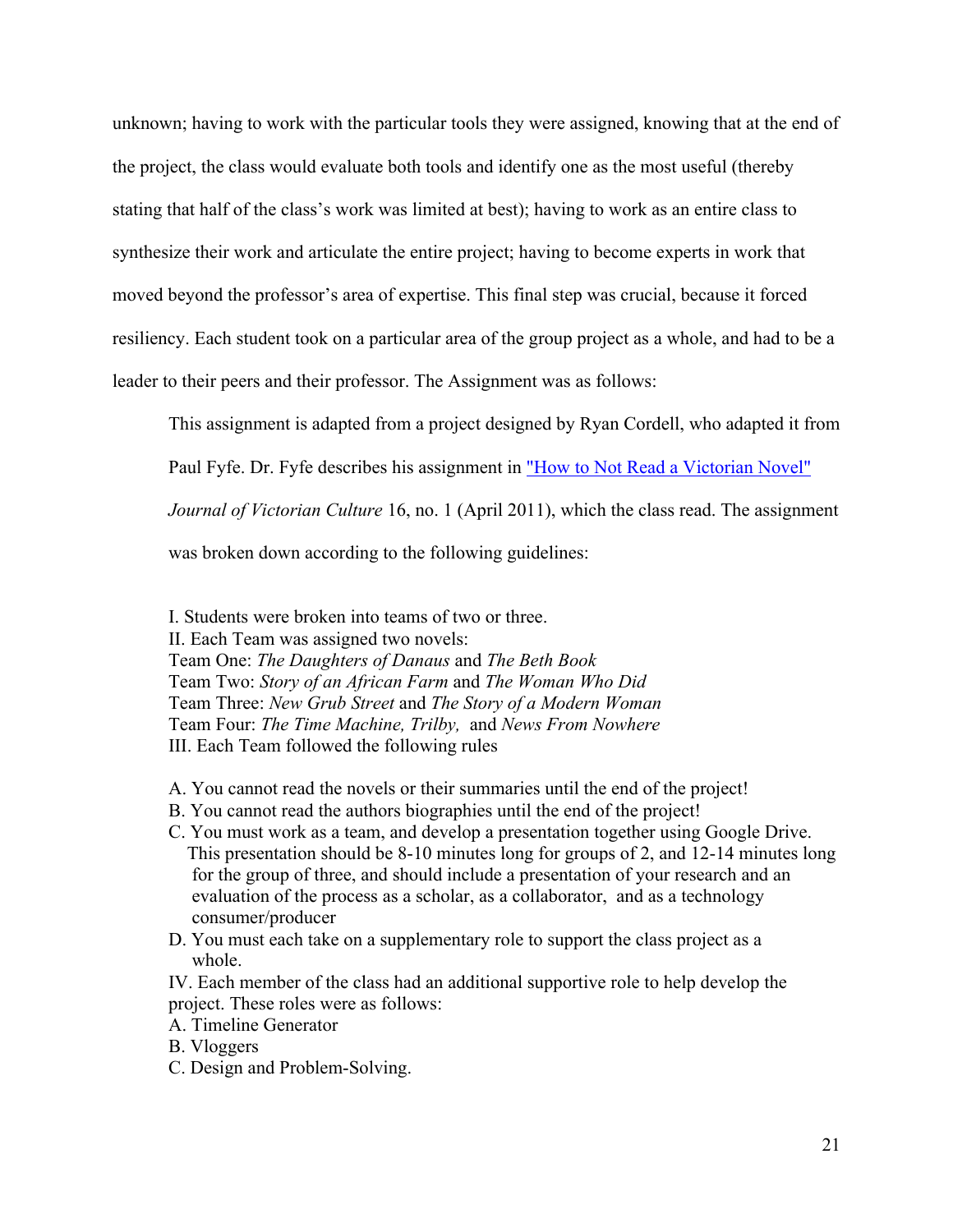Arguably the project was split between learning to use the technology effectively to achieve the Distance Reading and learning to work collaboratively. This created the support, and some peer pressure, that was needed for students and made the assignment seem more social and manageable, in some ways.

#### **Successes and Failures for Using Metacognition in the Classroom**

Student levels of success seemed to be related to three variables: self-motivation, prior experiences with risk in the the classroom, and peer pressure. A few students were graduating in a few months and simply not interested in moving out of their comfort zones just before they were leaving college. About four students previously worked with me in Honors Advanced Writing, a class that I run with a digital class research project that required collaboration, independent research, and developing skills outside of more traditional communication modes. Those students were more experienced with risk and resiliency, and adapted to the project easily. I was surprised by the impact of peer pressure in some ways. The point of this project was helping students identify and articulate their own habits of skills in thought, writing, and critical thinking. Yet working with a partner on the overall research project and knowing they were part of a team seemed to force students to take more risks. The collaboration gave a support system that, while different than the traditional student/professor model, was useful. Students became both leaders and workers in a variety of roles and patterns and, in general, were more resilient with the areas of the project that required partnership.

The most successful students had previous experience with risk and resiliency, a willingness to evolve learning patterns, and an understanding of how recognizing, articulating, and improving academic skills would be transferable to other courses and career paths. Students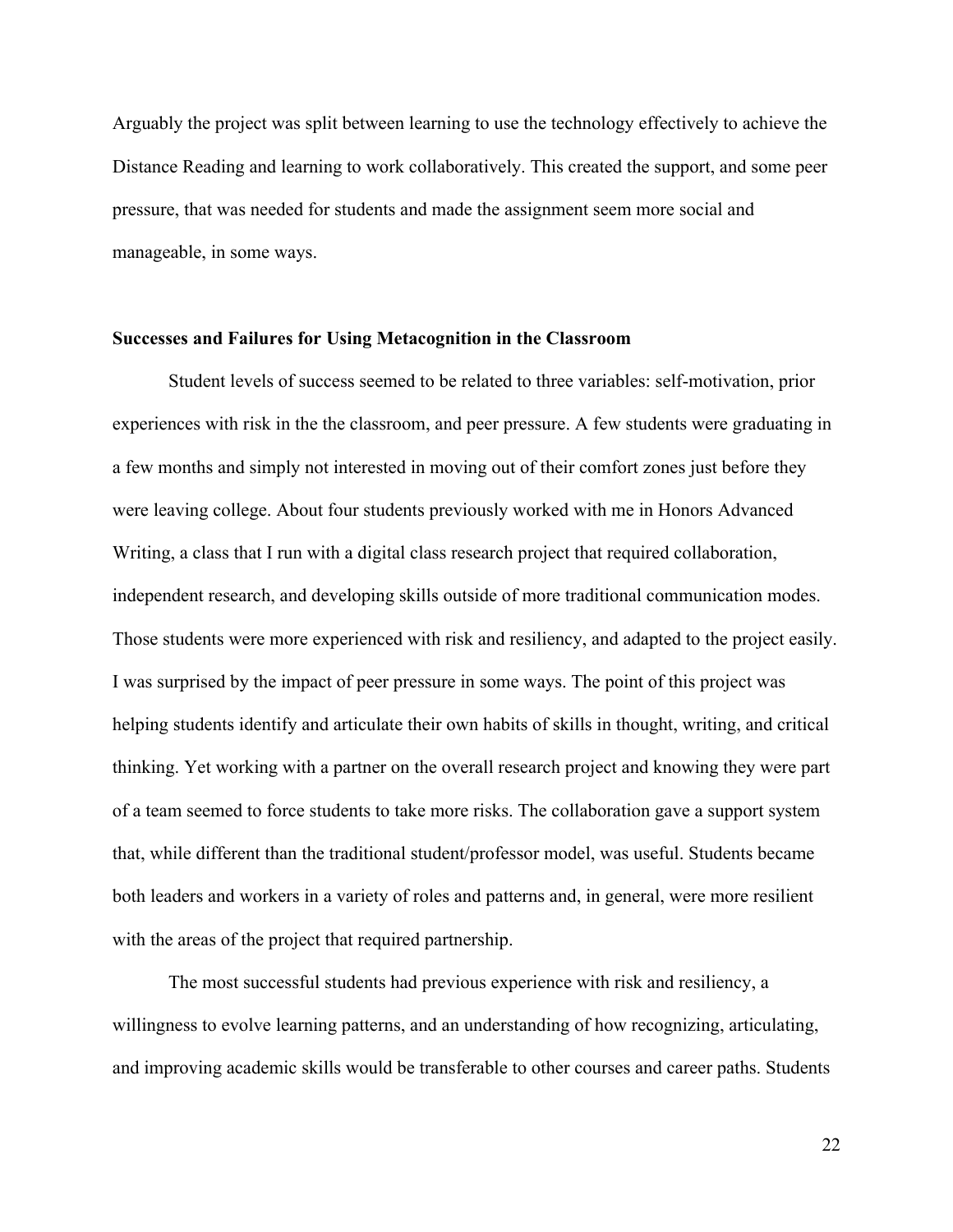needed to "buy in" to the project and recognize how they were not simply jumping through hoops for the sake of a research grant. So while perhaps some people did not discuss the purpose of all of the projects with their students, I found it crucial.

I could not do much about giving students more experience with risk and resiliency once the project began, although it is something I will be incorporating in my advanced (non-GE) courses in the future. Once I realized that students assigned to vlogging about the project were able to vent their frustrations and then move forwarded, I added my in-class discussions and ungraded writing reflections.

### **Future Considerations for Using Metacognition in the Classroom**

I think that while the project was designed to have students carve out their own work as much as possible, more guided reflective questionnaires for vloggers and all of the students would have been helpful earlier on. We were able to move forwarded once students recognized their failures and were able to brainstorm how to move forward, but I think for some students it was too little too late.

#### **Summary of Best Practices**

1. Practice resistance and resiliency early and often

2. Design manageably collaborative work; it can be more challenging at first, but also offers more support

3. Recognize and harness peer pressure; students may give up on themselves, but they do not want to publicly let their peers down.

4. Provided guided reflections and discussions for all students regularly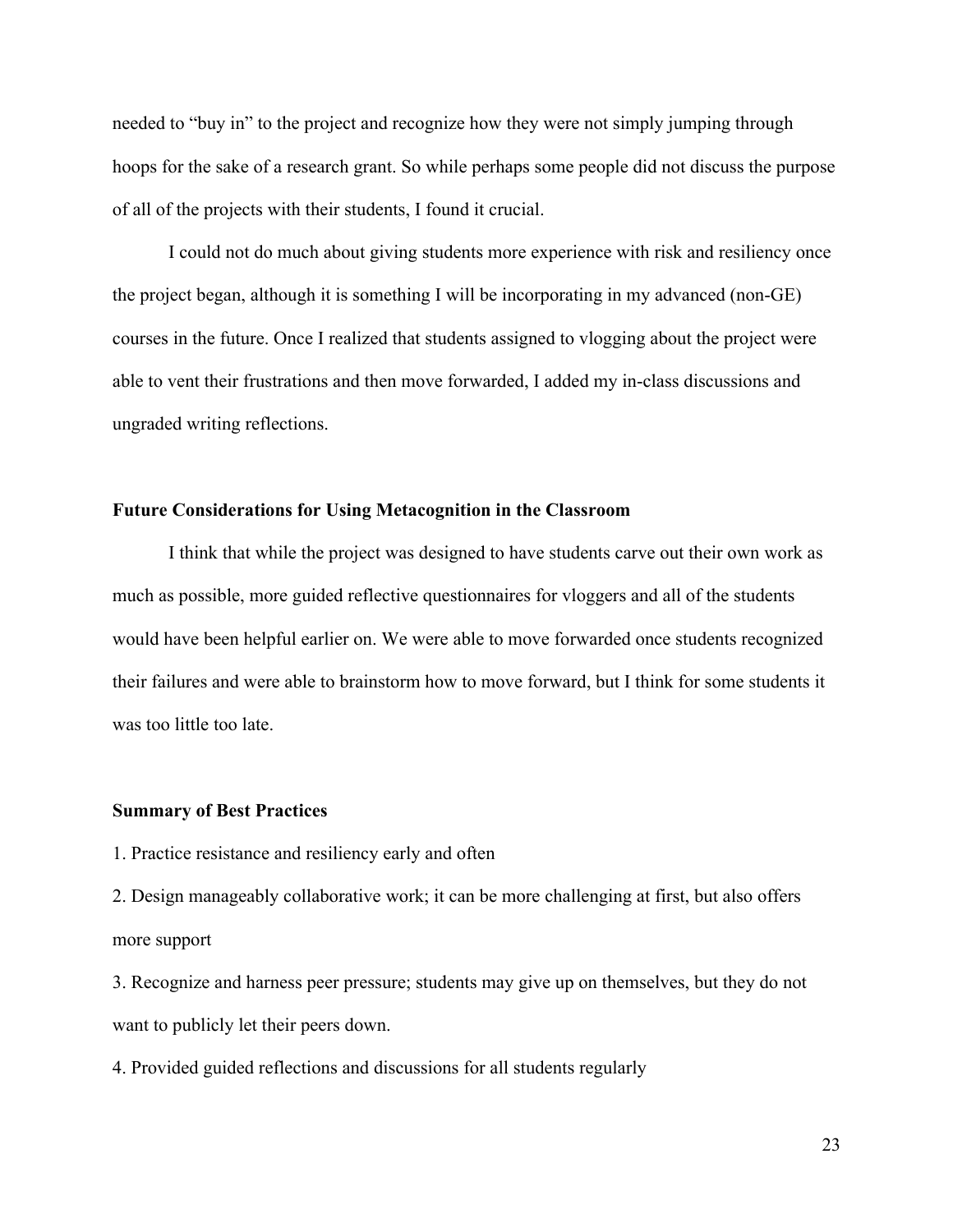5. Incorporate problem-solving roles and tactics into the assignment from the start, so that students expect unseen challenges.

6. Provide guidance on where to find resources, but do not provide all of the answers.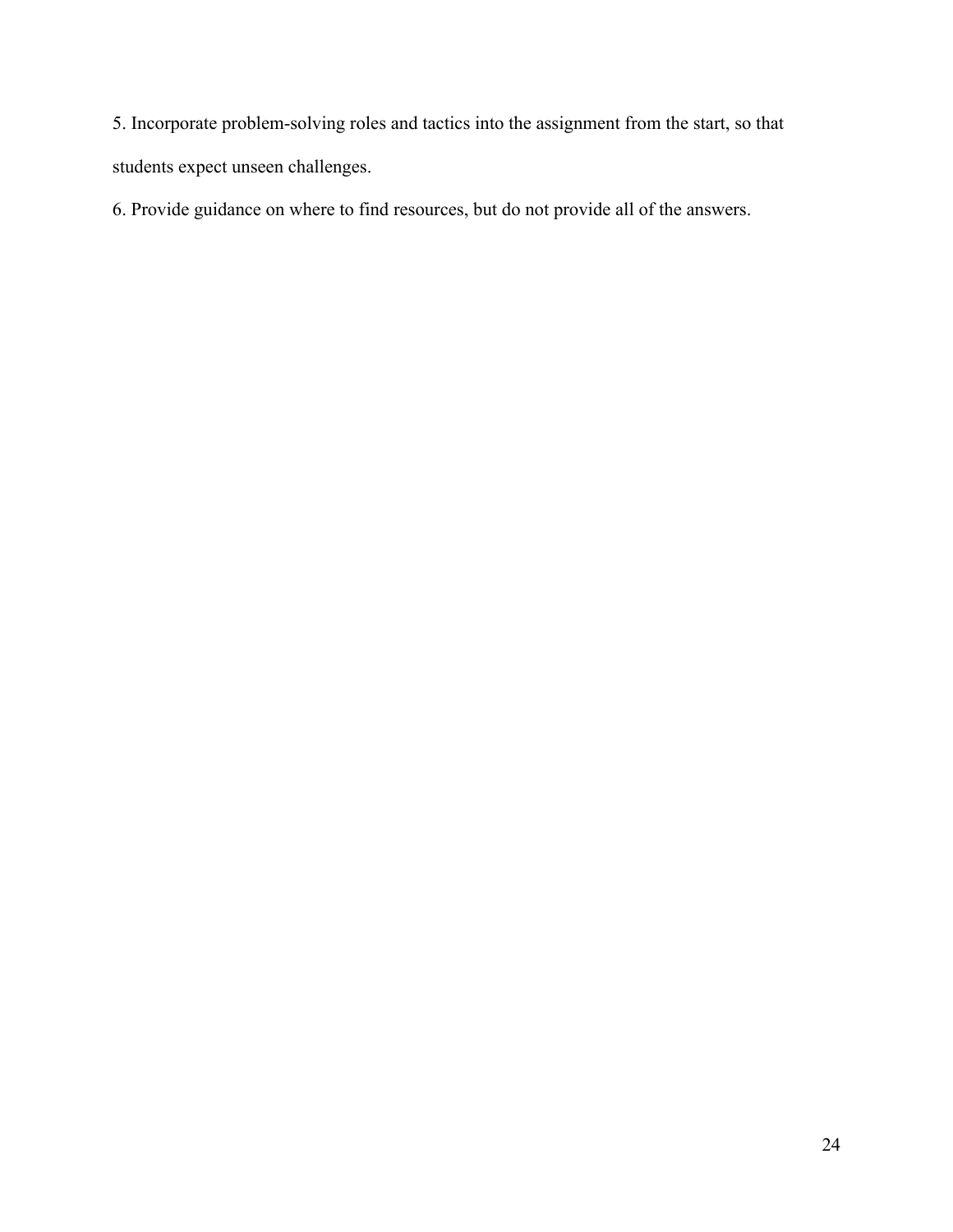# **V.** Using Metacognition in the Political Science Classroom Adam Lusk

In spring 2013, I employed metacognitive strategies in two courses: 1) Introduction of International Relations; and 2) Honors Introduction to International Relations. Both courses were introductory courses that fulfilled two General Education requirements for the Undergraduate College. The first class had seven students, and with only one political science major. Four of the students were second semester first year students, two were third year students, and the last student was a graduating senior. In the honors class, there were two students, a sophomore political science major and a freshman non-political science major.

I focused on using metacognition to teach students about risk-taking and resiliency, or "productive failure." To track this process, I kept a reflection journal about the experience. I have chosen three different teaching strategies that I employed at different points throughout the semester. For each of the activities, I described how they were used in the classroom. Then I analyzed the success and failure of the activities based on self-assessment. I highlighted various issues and problems for implementing these activities in the classroom and how I addressed these problems. Finally, I make suggestions about using each activity in future classes and some broader ideas about using metacognition in the classroom.

### **Activity #1: Mental Contrasting**

The first exercise required students to conduct mental contrasting. Just after the spring break, I asked the students to take out a sheet of paper and answer the following questions: 1)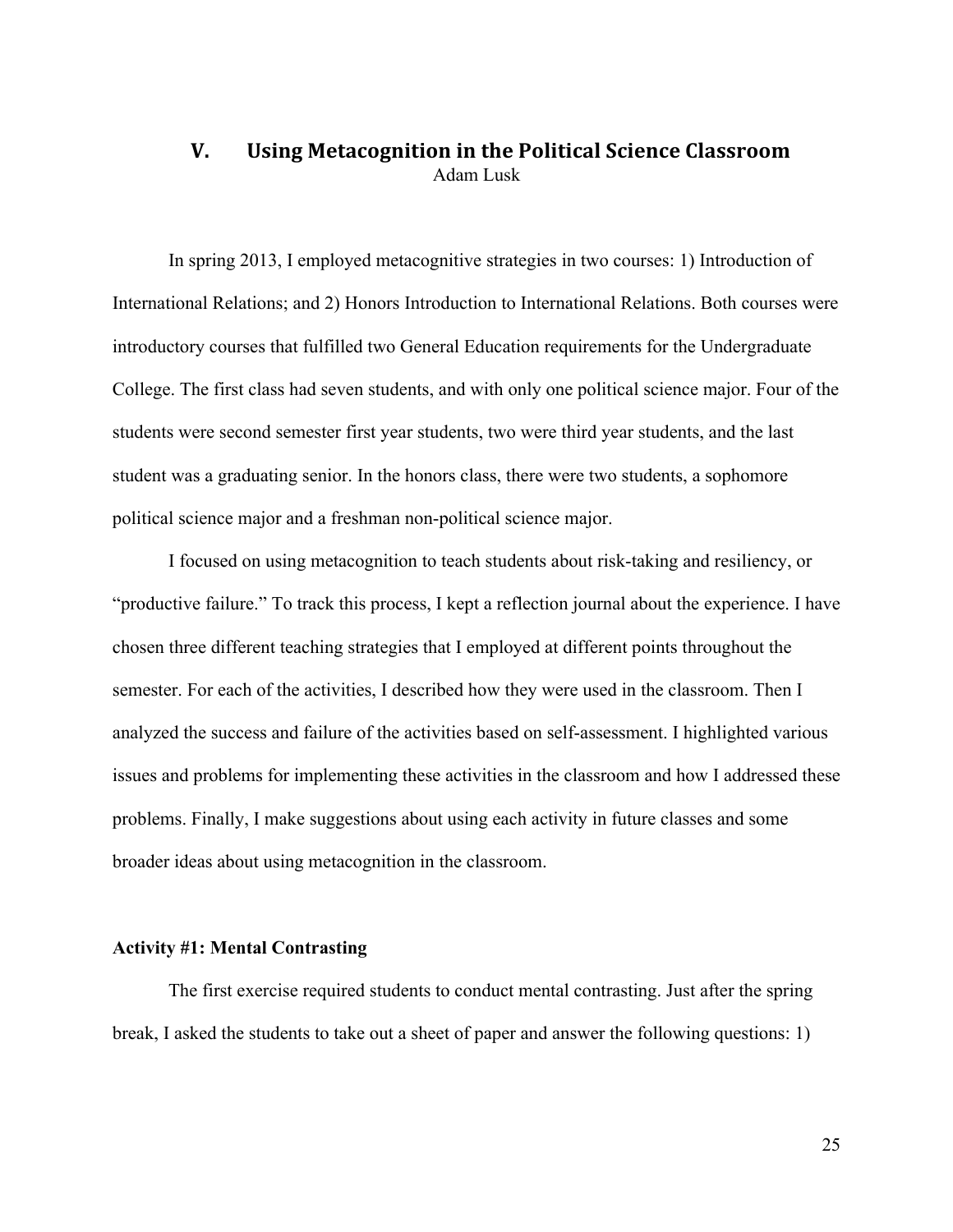What are your goals for this course? 2) What might prevent you from reaching these goals? 3) What can you do to overcome these obstacles?

At first, students were hesitant to undertake this exercise. They did not write for at least a minute, almost waiting to see if I was actually serious about the activity. Then they started to ask what I meant, searching for a prompt or an example of what I wanted them to say. I purposely refused to provide them with structure since I wanted to see what they would say. One students in particular then said this activity was not fair and she did not want to write down what her goal was. She eventually did the exercise after I politely asked her to write what she wanted. The students took longer than I expected, especially the first part (goal setting), which took almost 5 minutes for just this one part. They went much faster through the other parts, which I would rather have had them spend more time on. They highlighted some interesting parts of the study habits and behaviors, which might serve as a gateway to show them that they are capable of reaching their goals. Three students pointed out they should be doing better in the class if they would complete the readings before class and then prepared for the on-line quizzes. In fact, all of the students focused on their study habits as the stumbling blocks for the course.

This exercise worked well and brought up some interesting points of discussion. It also helped the students self-assess their progress in the class. It was very useful to have at the midpoint of the semester, giving the students an opportunity to step back and get a big picture of the course – where they are at and what they could do to move forward. Also having it at the midpoint reinforced the idea that it was not too late to do something about their grades and how they could improve their learning.

In the future, I would definitely do this exercise at both the midpoint and earlier in the semester. It required the students to think about what they are doing and how they are learning in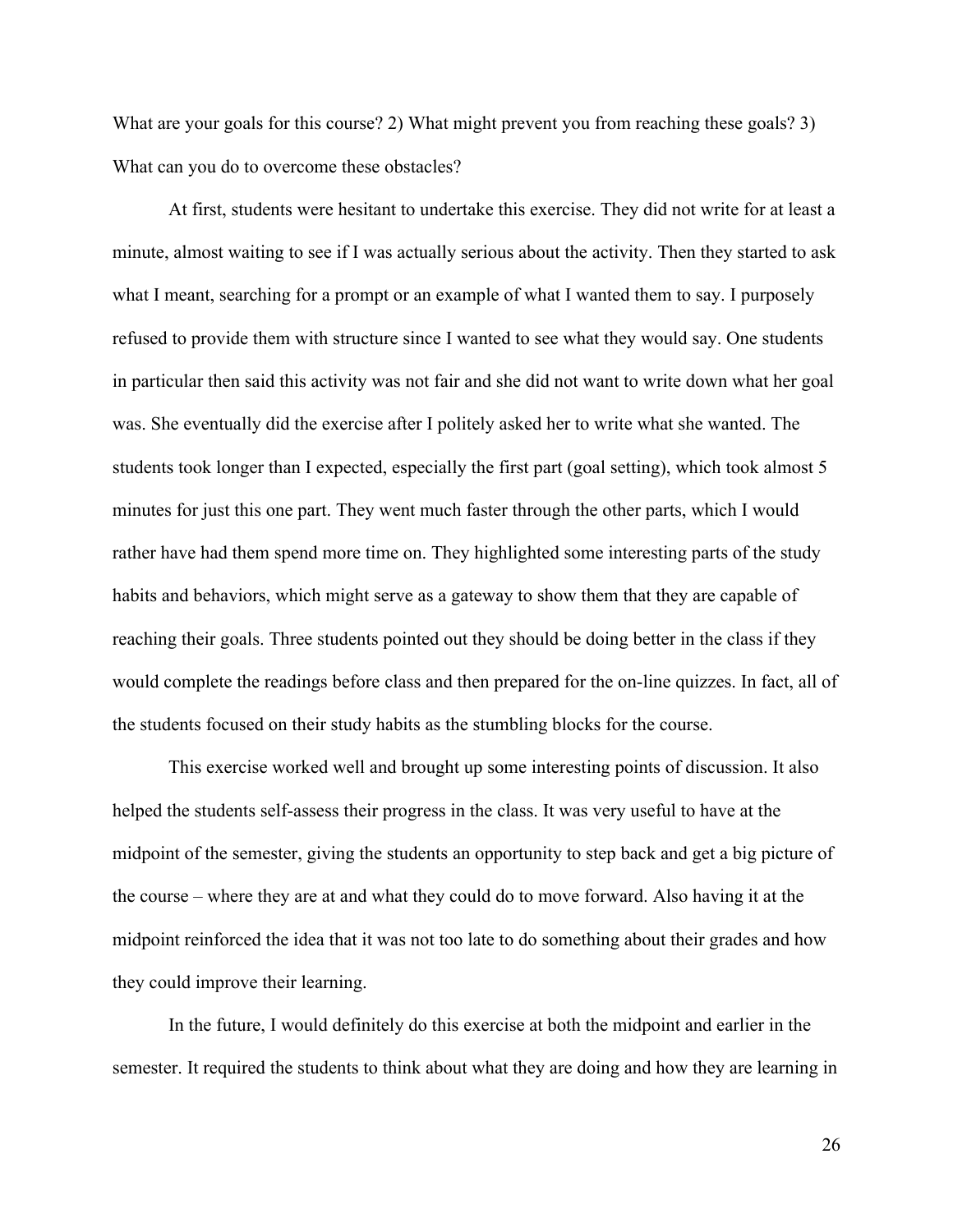the class and how they could improve without any judging or external imposition. By also having it earlier in the semester, students could feel more empowered where they know that learning depends on their behaviors and actions. Moreover, conducting this exercise more than once might help alleviate the initial resistance by the students.

Besides student resistance, the other significant concern about this exercise is what to do next. In this instance, I chose to provide written comments to each student about what they wrote. I attempted to encourage students and reinforce the positive behaviors that will help their learning, but questions arise about follow up. I was reluctant to have the students share their insights with the other students. I also could not think of ways for students to remember their goals and figure out for themselves how to overcome obstacles on their own. I think that conducting this exercise more than once during the semester might address some of these issues. While it did take about 5-10 minutes of class time and about 15 minutes to write the comments, I felt the return on investment was significant and worth this amount of effort.

#### **Activity #2 - Re-submitting quizzes**

A significant portion of the final grade (15%) is determined by 10 on-line quizzes that have 10 multiple choice questions. Each quiz evaluates the student's knowledge of the reading materials and the class notes for one week. The quiz must be taken after the Friday class in which it is assigned and before the following Monday class. Students are allowed to use notes, readings, and outside sources, but group work is not allowed. In order to encourage students to take the quiz and also reinforce concepts that students failed to comprehend, I allow them to resubmit any wrong answers within 48 hours of completing the quiz for 50% credit. However,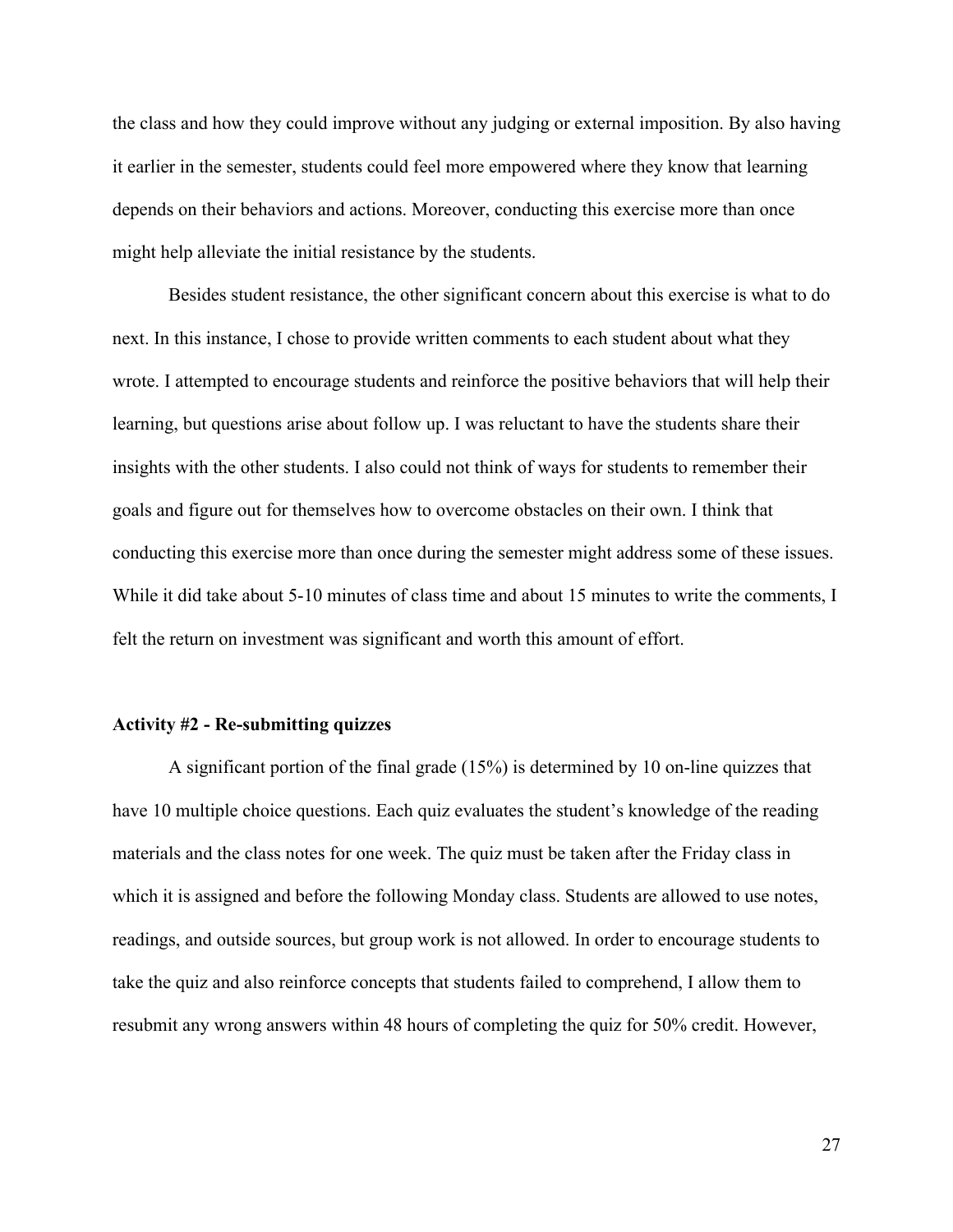instead of telling me the correct answer, a student would have to tell me why they got the question wrong.

This activity did not have the intended effect. In general, students did not take advantage of this opportunity. More important, it did not encourage students to take the quiz. For example, one week only 4 of 9 students completed the quiz. This activity would only work if the students take the quizzes. I hoped this activity would help motivate students, but it did not work. Not surprising, the better students completed the quizzes and would take the opportunity to re-submit their answers, even when they only got one question wrong.

I do think this is an important and potentially effective activity if I can get students to take the initial quiz. This is another example of needing to find ways to motivate students in the classroom.

#### **Activity #3: Muddiest Point**

At the end of class, I asked students to anonymously write down "where they are stuck" in the class. I wanted them to think about their problems for understanding the material. I read the student responses and used them to help tailor the next class or any between class communications about upcoming readings.

Some of the students refused to complete the assignment. Only after I said you need to submit a response for your participation grade did they begin to write. They wanted to know what I meant by "stuck" and I prompted them further. After they wrote, they started to discuss among themselves about the class. I let them discuss and then we started to have a productive dialogue about problems they were having with the materials and the concepts.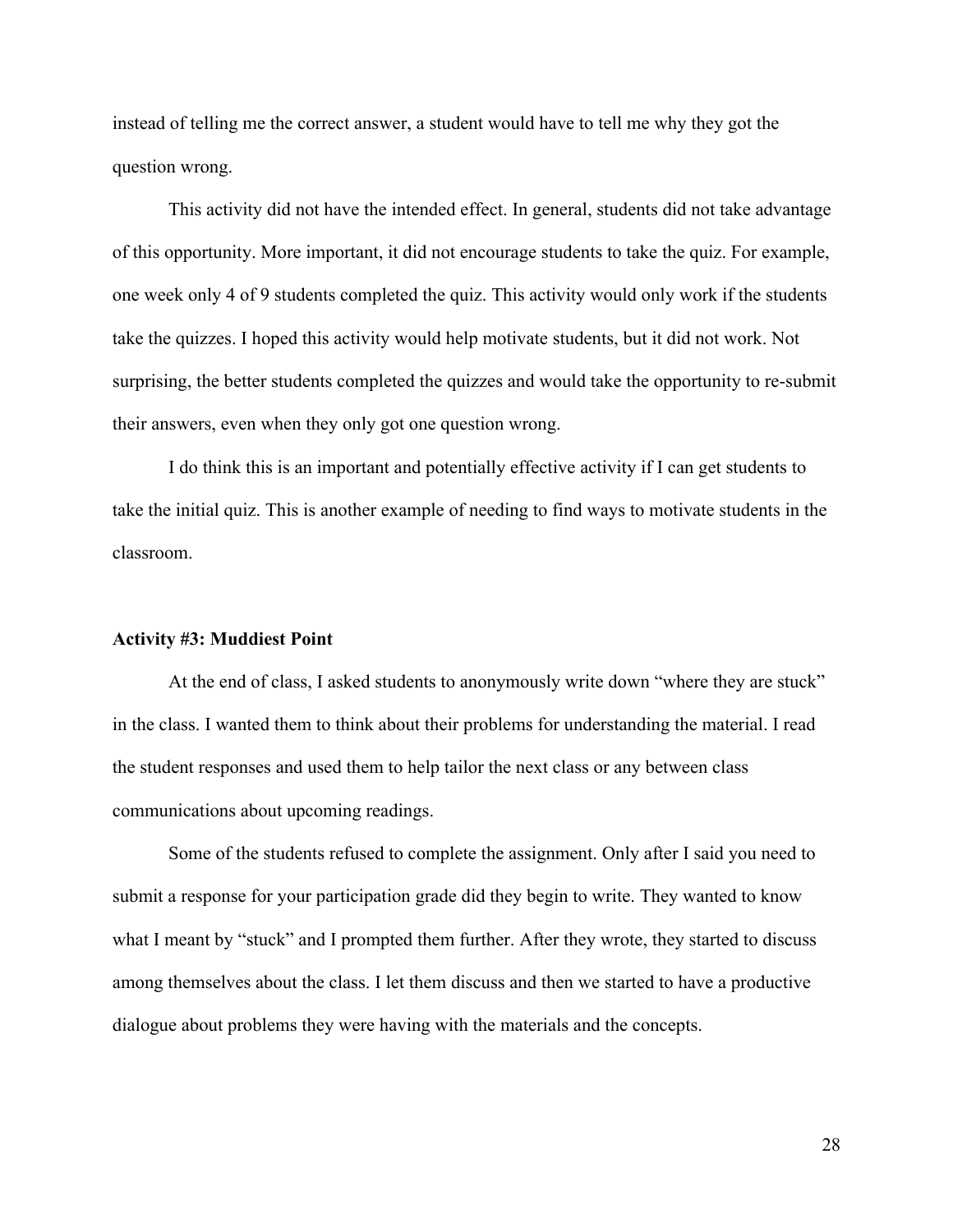Therefore, this activity might be better served as a writing prompt to start discussion. In fact, when looking at the written responses, they did not correspond to the significant discussion about problems that the students were having in the course. I would definitely leave plenty of open space for the discussion about student learning. I would also prompt them at the end of the discussions to think of way they could help themselves understand the material better as individual students and as a learning community. This might be very helpful at the start of a course - instead of looking to me to solve their learning problems, they could start turning towards themselves for solving these problems. It seems to be very difficult for students to admit to problems or realize they might be struggling with the material. Even if students are willing to admit that they are "stuck," they don't seem able to put it into words. Some future iterations of this activity could ask this same question but in different ways, e.g. what concepts are still confusing? Another option would have students put together review sheets or exam questions, and then give them to other students to answer. This version would help students realize what concepts they have not fully mastered while also connecting it directly to the class materials. Moreover, this could improve students' willingness to take the activity seriously since this material would help them on their exams.

### **Activity #4: "Failure Essay"4**

This assignment required students to write an essay at the end of the course about how they "failed" throughout the semester (below is the text from the syllabus). I highlighted this assignment on the first day of class and mentioned it throughout the semester, in particular noting how they should be keeping a journal about their struggles in the class.

 <sup>4</sup> Assignment taken from Edward Burger, "Essay on the Importance of Teaching Failure," *Inside Higher Ed*, August 21, 2012, http://www.insidehighered.com/views/2012/08/21/essay-importance-teaching-failure.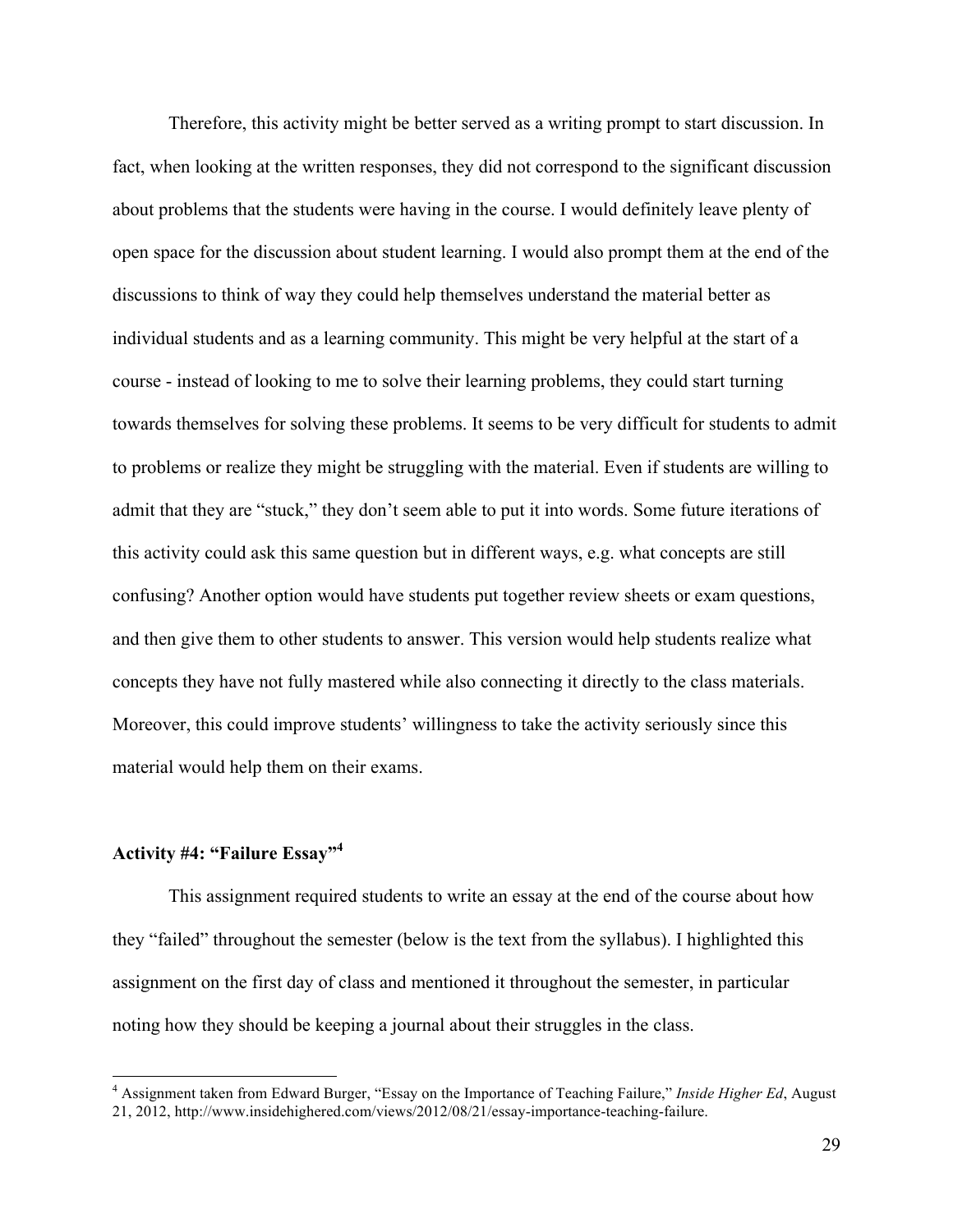*This course realizes that progress requires curiosity, risk-taking, and failure. Making a mistake leads to the question "Why was that wrong?" and by answering this question, we are better able to develop new insights and eventually succeed. You'll need to fail regularly to do well in this course because part of your final grade is based on your "quality of failure." At the end of the semester, you'll need to write a 2-3 page double-spaced essay analyzing your failures, why they occurred, and what you have learned from them. I would suggest recording particular failures in your notes or keeping a journal to help you write this essay. Your essay must conclude with an assessment on the learning you have gained through your mistakes in the course (a grade that ranges from 0 – meaning "I never failed" or "I learned nothing from failing" to 10 – meaning "I learned in new and creative ways from my failures").*

Of the 9 students, only 4 students completed this assignment. However, the four students did an amazing job reflecting on their own shortcomings and course problems. Two of the students received an overall grade of A, one was a student who failed the class, and last student earned a B in the course. Each of these students made interesting points. This assignment was very useful and I think helpful for the students.

I also learned a number of different things from these essays. One important point found in both the failure essays of the A students was their fear of failure. As one of the students pointed out, "I've realized where my biggest fault truly lies - I never let myself fail." The student continued later in the paper to regret this approach, realizing "I should be more open to the idea of failing, I should really celebrate in failing, because it actually does bring me one step closer to knowing...I don't want to graduate in 2 years time with the same attitude and perspective that I came in with...I want to spend my time here molding myself into a leader, a thinking, and an innovator. I can only do that, though, when I let my guard down and start failing." Both the failing student and the B student spoke about their lack of productivity and procrastination, realizing they had the ability to produce quality work but their own study habits got in the way. I think this is an important self-reflection on their part that they have the ability to change their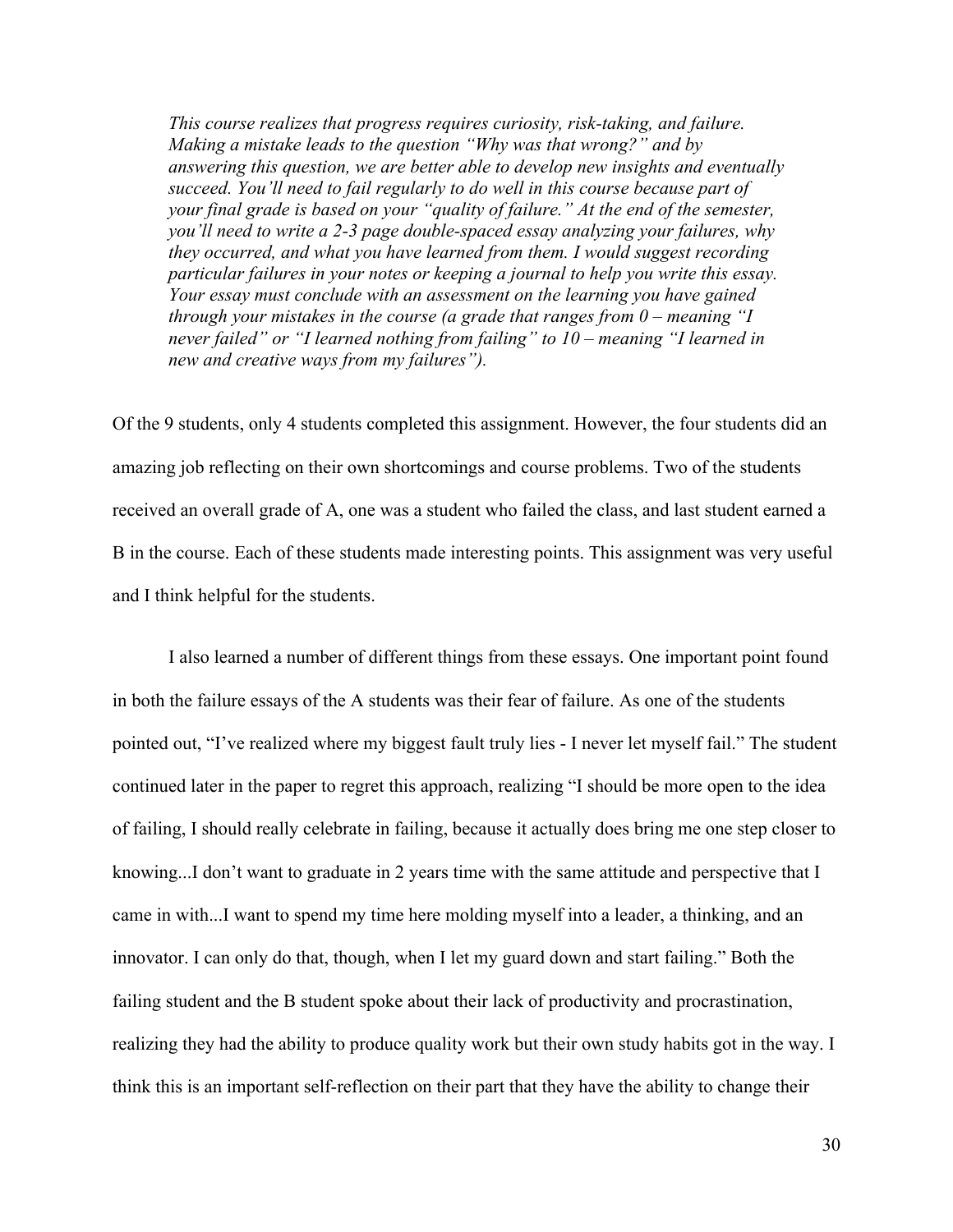grades and the only thing stopping them is their own behaviors, rather than outside factors. I would really like to be able to follow up and encourage them to follow through and become more self-empowered when it comes to their school work and studying. Perhaps having a reflective essay on failure at the beginning of the semester - how have you failed in previous classes? What could you have done differently? This way the student becomes focused on what they can do over the course of the semester. Another option might be to change the activity from an end of the semester reflection essay into a weekly journal the students would have to hand in for part of their grade.

The main obstacle was getting all of the students to complete the assignment. This was a graded assignment, worth 5% of the final grade, yet students did not complete it. This occurred throughout the semester and more than other classes. I realize this is a General Education course, so this might be a particular problem. I noticed in one of the failure essays, a student mentioned how motivation is a problem when they don't see how a course/subject matter affects how they are going to get a job or relevant for their future. While I spoke about relevance throughout the semester and had them take part in various experiential learning assignments, I believe the students are highly skeptical and biased against the General Education model. There is actually open hostility at times to subject matters outside of their interests and future career plans.

#### **Insights from Using Metacognition in the Political Science Classroom**

Using metacognition-based teaching strategies in the political science classroom provided a number of opportunities for students to reflect on their own learning process. Students reflected, at time very insightfully, on their own study skills and habits. Students often realized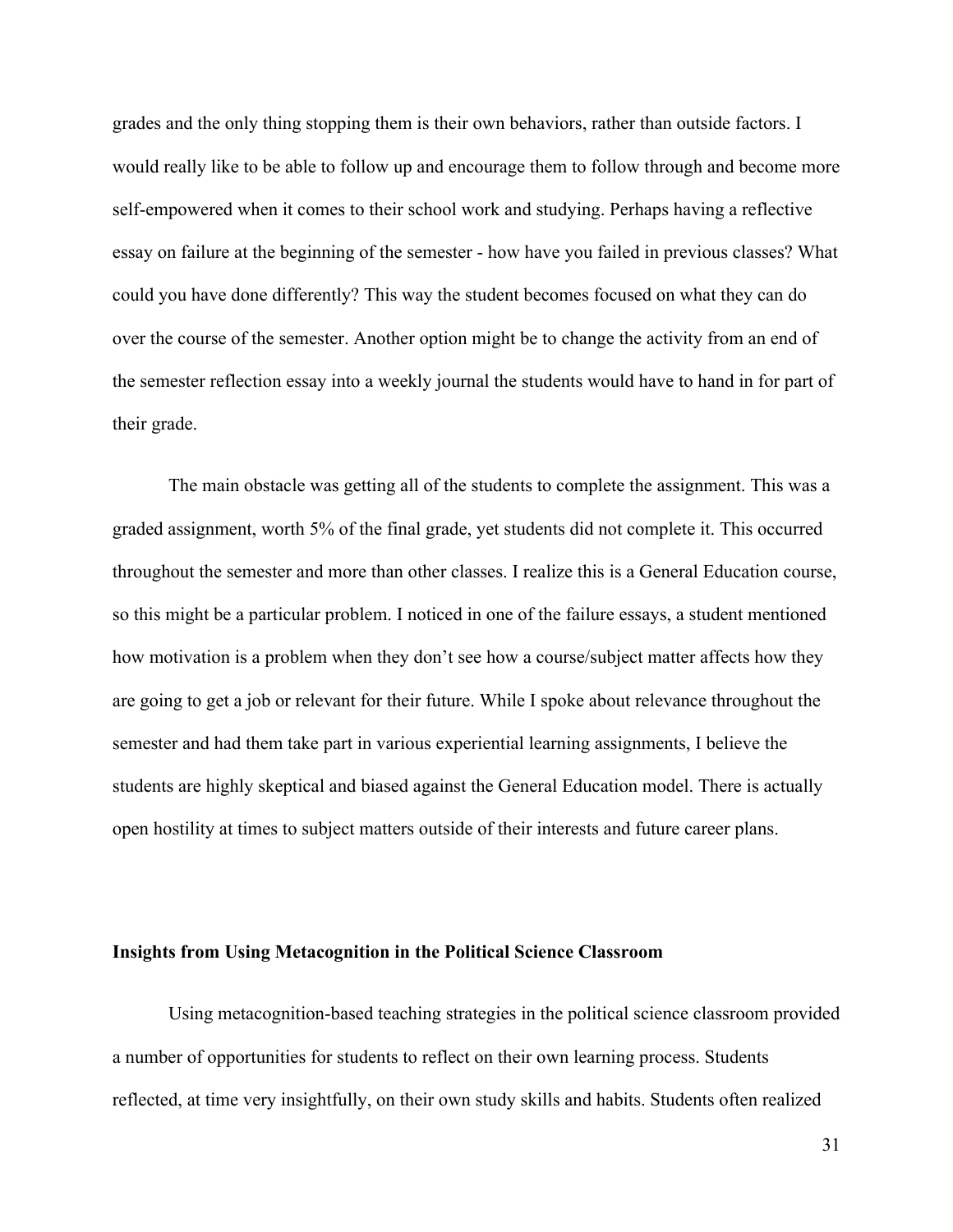that their own study skills were not well-developed for getting a good grade in the class. By increasing student awareness, these activities hopefully encouraged students in the future to improve on their study skills. Future courses in political science, and across the curriculum, could be designed to help build students' study skills and empower students to take ownership of their own learning process. By using metacognitive activities in the classroom, faculty might help address these issues of poor study skills and habits.

However, student motivation emerged as a major problem found in implementing these activities in the classroom. The better students, who needed less work on their study skills and self-reflection, tended to complete the assignments, while the students who needed to significantly improve their study skills did not complete these activities. An important question moving forward should address this problem – how to motivate poorly performing students? This is where studies about metacognition can help faculty design various interventions in the classroom.

Finally, these activities highlighted a tension between a liberal arts general education program and student motivation. Throughout these activities, students commented about how the course was not in their major and not important for the future career plans. This is despite the fact that I not only connected the subject matter directly to their everyday lives, but I also emphasized how the analytical skills learned in the class would be important for their future courses and careers. I spent a significant amount of time designing the course to emphasize these connections to their everyday lives, and then explaining these connections throughout the semester. However, students continually resisted the importance of the course outside of the fact that it was just another general education requirement, and therefore they had to take it or that it just fit in their schedule. Moving forward, I will continue to make these connections for the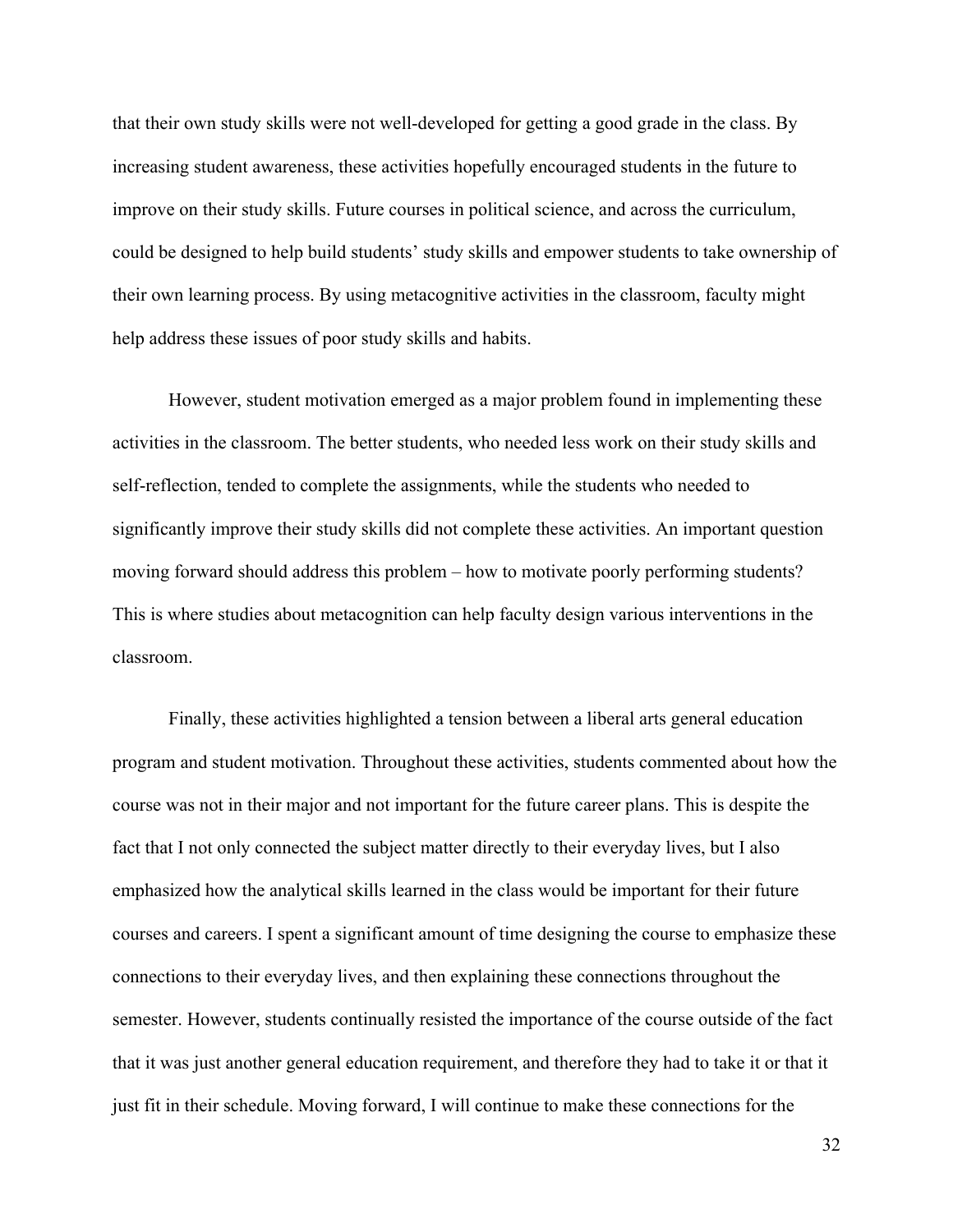students, but I think it is just as important to develop an institutional explanation about the importance of a liberal arts education. Student most likely face broader social, economic, and cultural forces that dismiss the importance of general education in higher education, and there needs to be creation of a community that fosters and holds important these ideals outside of the external pressures.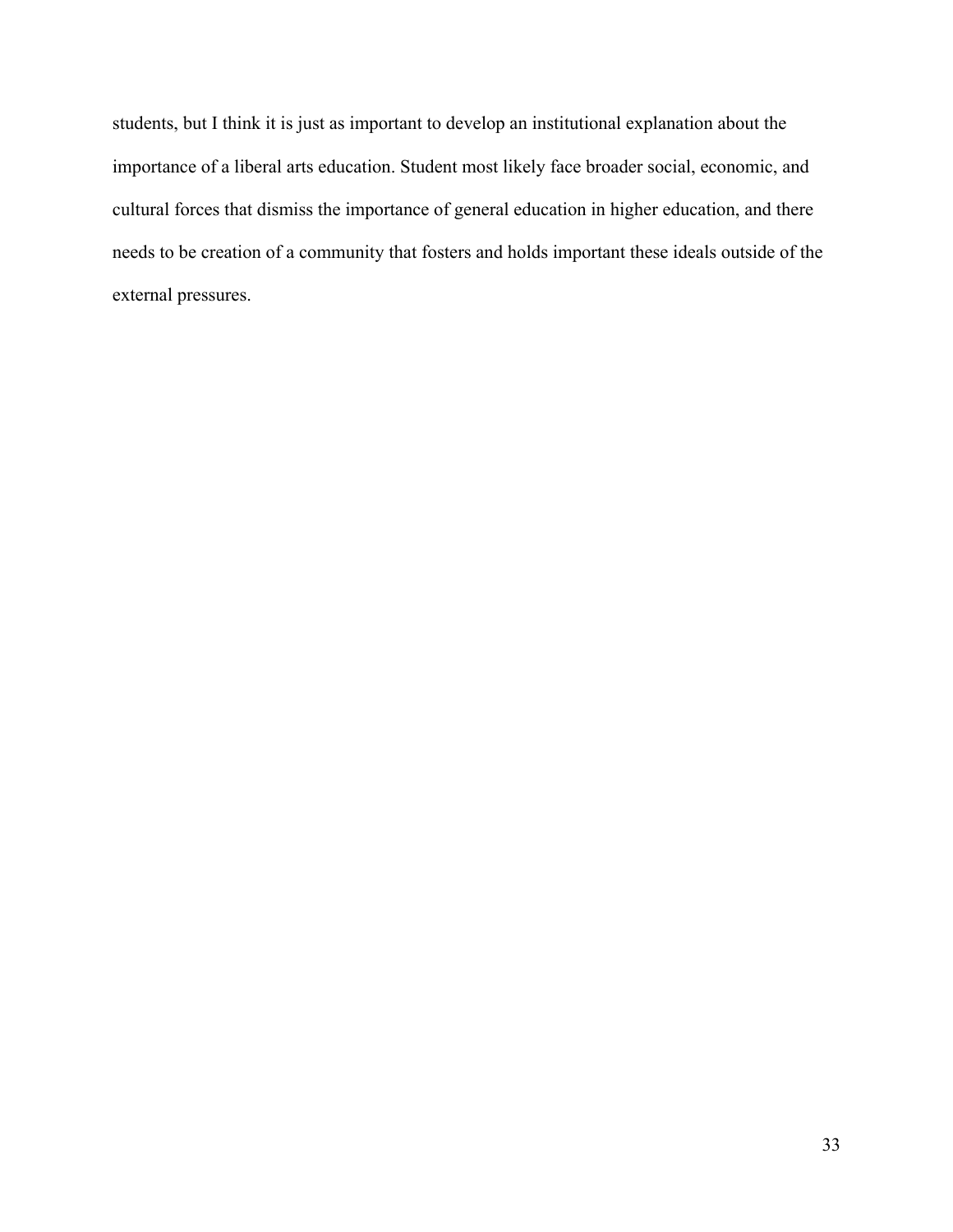# **VI.** Inviting Students to take Risks through Drawing: **Metacognitive Strategies for Teaching Graphic Design** Maggie Hobson-Baker

During the spring 2013 semester I participated in a collaborative project around the idea of "Building Resiliency and/or increasing risk-taking." I focused on my Graphic Design I course and added the practice of drawing as an exercise to several of the projects. The addition of drawing was a way for students to engage more deeply with the project material. In adding drawing exercises at the beginning of projects, I attempted to present to the students drawing as an exercise as well as a fundamental way to engage with the world. For example students began through design projects on the Coral Reef by viewing images of the flora and fauna and then spending time investigating the relationship of shape through drawing. The exercise of drawing provided the opportunity to look at things carefully, in turn helping to make the students conscious about what they were actually looking at. To add to and support the addition of drawing I introduced the students to the work of Milton Glaser, a leader in 21<sup>st</sup> Century design. Glaser points to drawing as a fundamental instrument to understand the reality of the forms and subject matter of a design, as a fundamental way to encounter reality. The focus of the Drawing Exercises was that the practice was just an exercise. The students were invited/encouraged/told to not worry about the end result of their drawing but to focus on drawing as an invitation to observe and think about their subject matter. The drawing exercises were done in addition to thumbnail sketches for projects. The Drawing Exercises were a beginning exercise to 4 projects and were compared to the students as warm-ups before a race/game.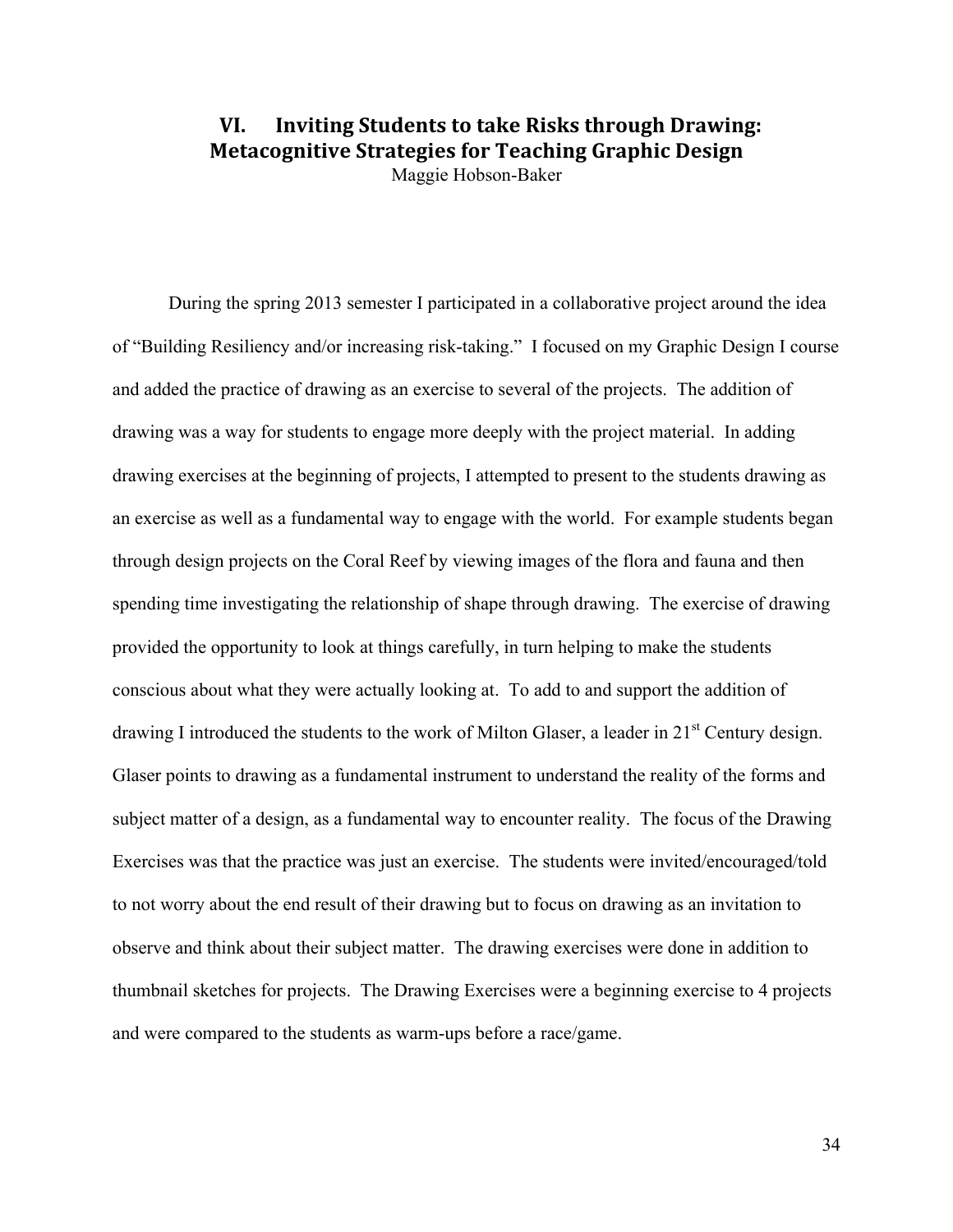#### **Drawing as a Metacognitive Tool in Graphic Design**

My goal was for students to develop a deeper understanding and application of the elements and principles of design through spending time drawing. Over the course of the Spring, 2013 semester the students participated in 5 Drawing Exercises that were directly related to class projects. These exercises were not counted as part of the overall grade. They were introduced as an exercise done before students start working on thumbnail sketches for design projects. These exercises were as follows:

#### **Drawing Exercise 1:**

As an exercise before work began on the collaborative project with the Science Department on the Coral Reef Illustration and signage, students worked from a projected image of an anemone. Students spent 15 minutes working with pencil and paper, sketching the forms. Students were invited to focus on shape, line, positive and negative space to quickly create an overall composition. Students were asked to think about the elements and principles of design at work.

#### **Drawing Exercise 2:**

Students chose a species from the slide show presented by Professor Ullrich to sketch. Students chose the species that would be the focus of their digital illustration project. Students were given 15 minutes to work on this drawing, focusing on sketching, the elements and principles of design as well as overall composition.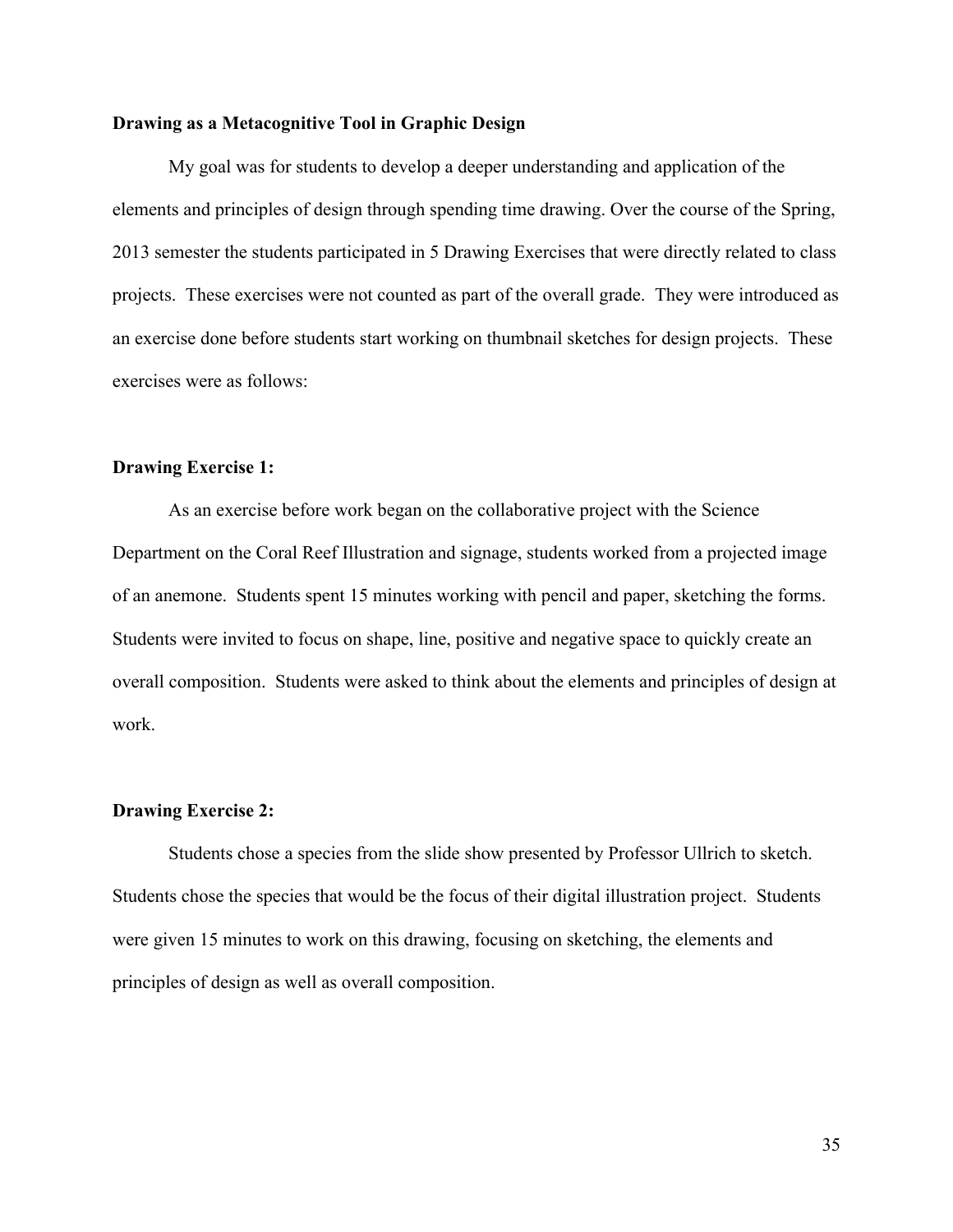#### **Drawing Exercise 3:**

Students chose a form from nature to use as the subject of a stylized drawing (sketch). Students were given 15 minutes to explore their ideas with pencil on paper. Students were told to emphasize the chosen principles of design to create a stylized image from nature.

#### **Drawing Exercise 4:**

Students chose two-three shapes from nature to use in creating an overall pattern sketch. Students were given 15 minutes to explore their ideas with pencil on paper.

#### **Success and Failures**

In general I found that inviting students to spend time before a project begins thinking about their subject matter, "warming up" and stretching is invaluable. When analyzing the grades in Graphic Design I, the projects that began with these exercises were overall stronger. Students seemed to have an easier time transitioning into thumbnail sketches and then to their work within Illustrator. Students were also able to discuss and expand their design vocabulary and experiences during the critiques of these projects as well. Overall, I feel that these exercises helped the students gain a deeper, more holistic understanding and experience of graphic design.

Some of the challenges of adding an exercise of drawing were that many students were timid in the process. Many students began the exercises with the idea that they did not know how to draw. There is often so much focus on the end result in the Visual Arts not taking into consideration the element of practice and looking.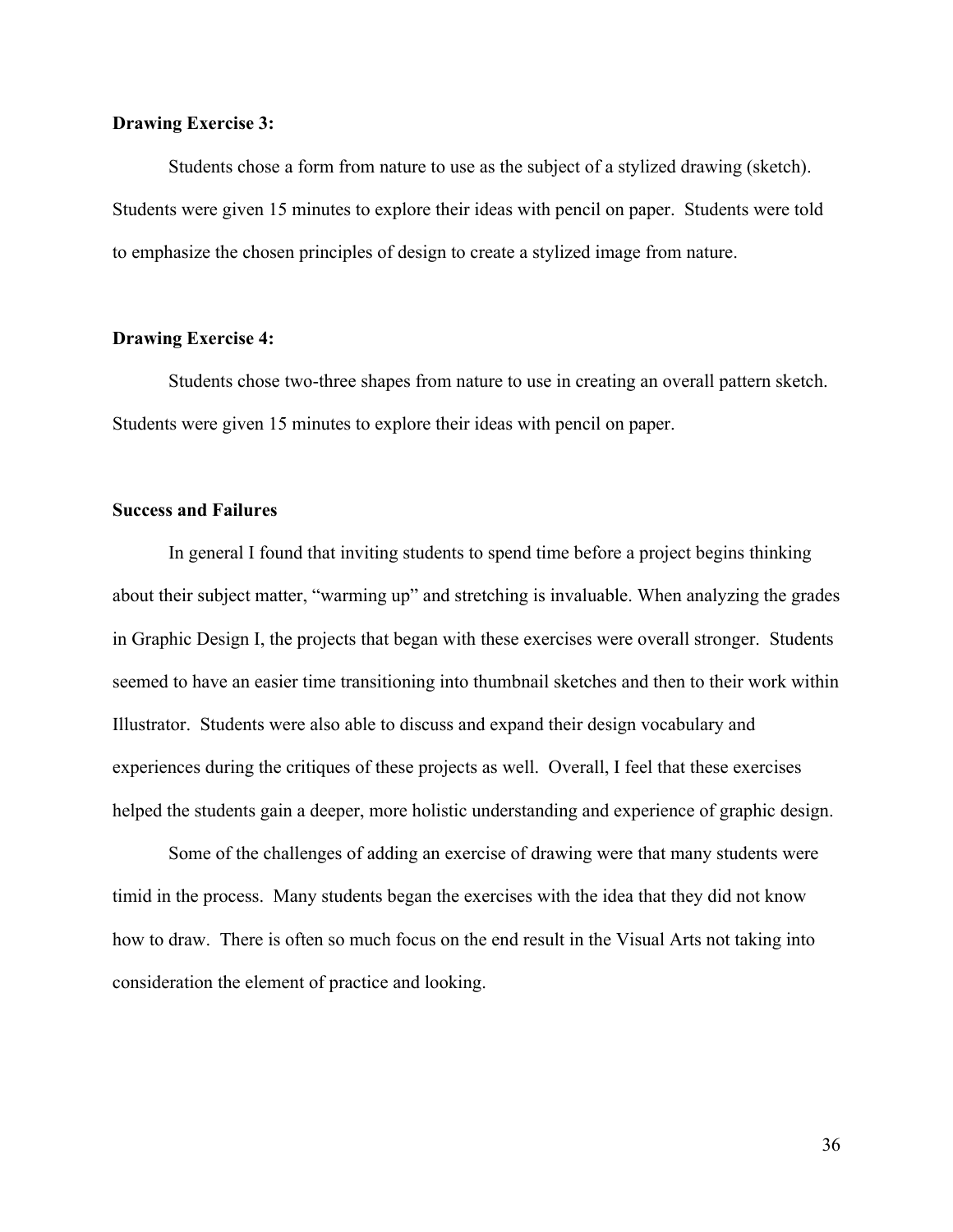### **Conclusion**

Through experience in teaching Studio Art as well as through focused investigation during the spring 2013 semester, I would conclude that the field of Studio Art easily lends itself to metacognitive approaches in the classroom because of it "hands on" nature. One of the major challenges within the Discipline of Studio Art is the lack of understanding of Visual Art practices and the Creative process within the student body. I would conclude that this is the result of cuts in the arts as well as the arts being placed low on the hierarchy of subjects within the field of education.

To get a true sense of the success of adding metacognitive approaches to the Design Process I would like to employ these methods the next time that I teach this course in order to have comparisons and collect more data.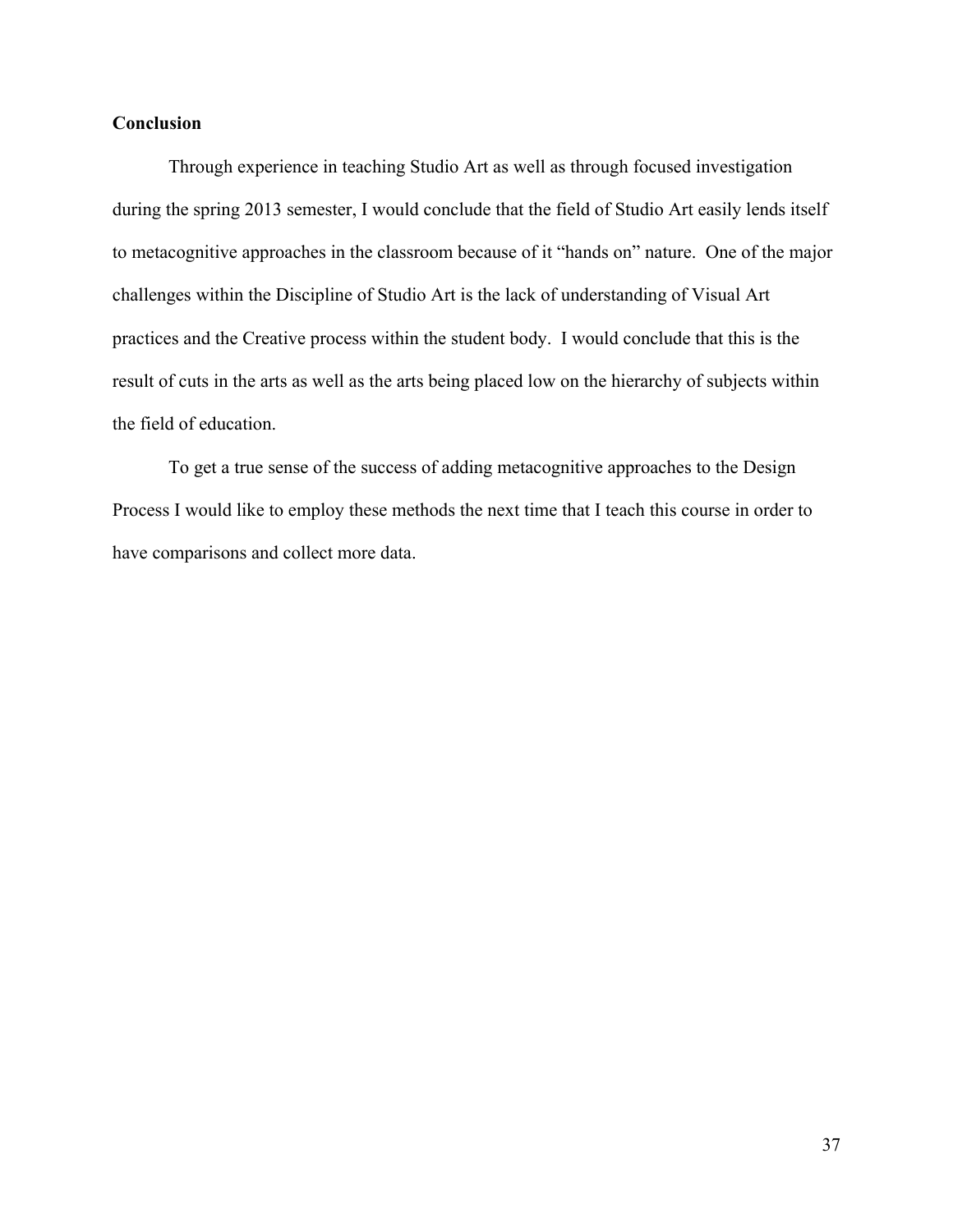# **VII. Conclusion**

This compendium highlighted many different metacognitive teaching strategies available to faculty. We took inspiration and ideas from a series of lectures by Dr. Chris Jerstedt through the SEPCHE Building Faculty Capacity in the  $21<sup>st</sup>$  Century workshops funded by the Teagle Foundation. Each faculty member designed exercises specific to their discipline. Instead of teaching metacognition as a separate course or section within a course, we incorporated metacognitive knowledge in designing the exercises and activities.<sup>5</sup>

The Marine Biology project developed students' self-awareness as leaders and the importance of peer instruction. While the Learning Logs did not work for this course and context, the Critical Incidence Questionnaires generated significant results. Students realized their own strengths, even outside their major fields of study, and built significant transferable skills. Peer instruction and team based learning impacted student learning as well, as seen in the assessment. Using peer instruction impacts students' self-awareness from both roles in the learning process. As the teacher, students become more aware of their own knowledge and the areas that they do not completely understand, while in the student role, they encounter a model that more closely resembles their experiences and therefore becomes more concrete. Peer instruction impacts student perceptions of self-efficacy of being able to learn.<sup>6</sup>

The utility of peer instruction and learning also surfaced in the Risk, Resiliency, and Collaboration in the English Classroom chapter, while the themes of self-awareness and efficacy appeared throughout all of the chapters. The chapter on Public Speaking highlighted the ways

 <sup>5</sup> Paul R Pintrich, "The Role of Metacognitive Knowledge in Learning, Teaching, and Assessing," *Theory into Practice* 41, no. 4 (2002): 223.<br><sup>6</sup> Gregory Schraw, Kent J Crippen, and Kendall Hartley, "Promoting Self-Regulation in Science Education:

Metacognition as Part of a Broader Perspective on Learning," *Research in Science Education* 36, no. 1–2 (2006): 111–139.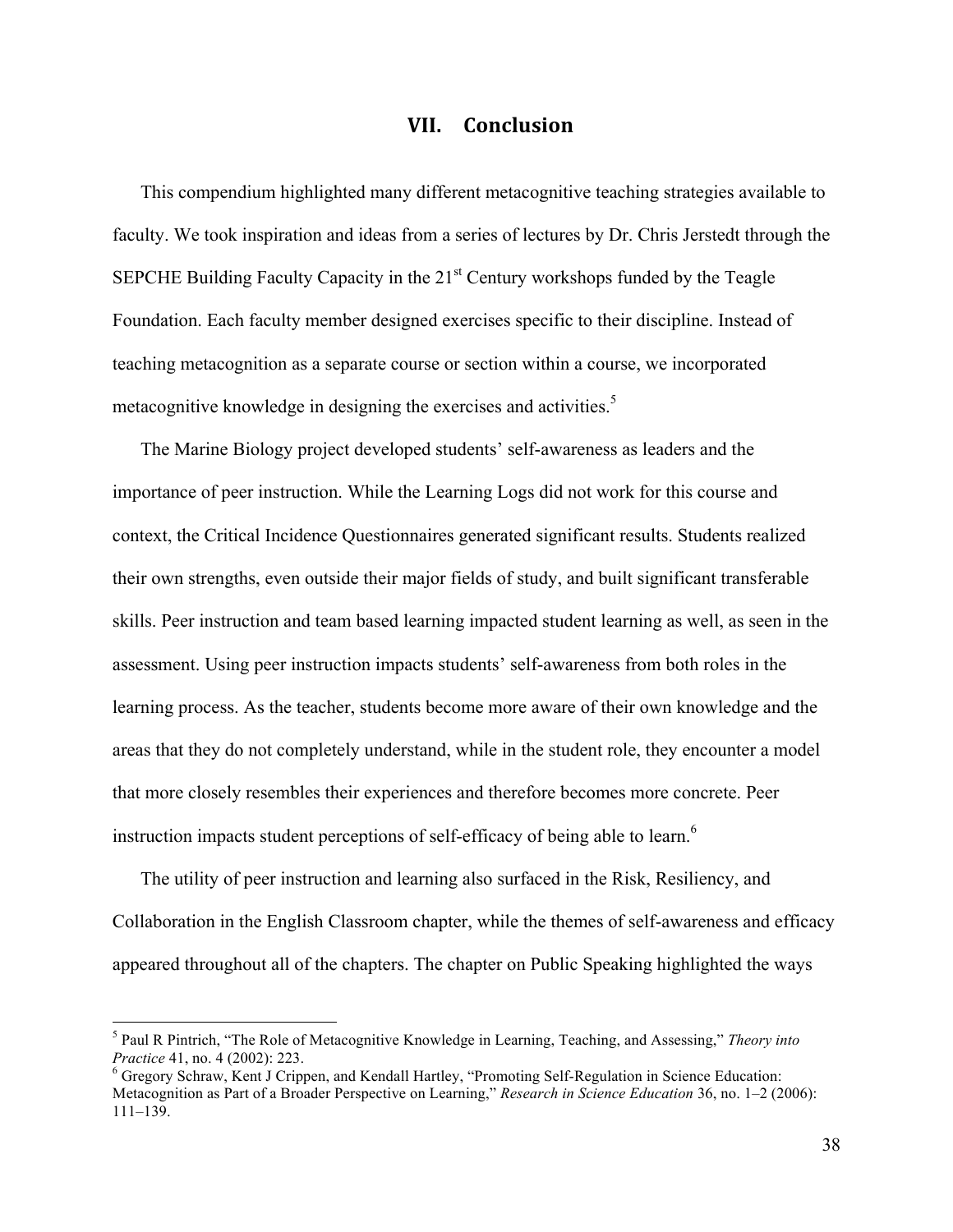that student self-reflection on their own performances helped develop self-awareness. The Political Science chapter recounting using the failure essay in order to increase student selfawareness.

Developing study skills and habits, primary through self-reflection, carries through all of the chapters in different ways. The chapter about the English classroom explicitly deals with developing these skills, while getting students "out of their comfort zones." The drawing exercises undertaken in the Graphic Design course addressed these study skills and habits from a different perspective. Using drawing as a way to observe and think about a subject matter before starting the Graphic Design project allows students to take a metacognitive moment – to step back and strategize about how to complete an assignment. This critical study skill is easily transferred to other fields, such as writing, problem-solving, and speaking.

While we all sought to develop transferrable skills, there remains some important work left to explore on how to do this. These chapters confirm the insights from studies about metacognition and learning that emphasize the importance of relevance. Students need to connect assignments and exercises in the classroom to everyday life. Providing these connections and concrete experiences increases student "buy-in" as pointed out in Chapter 3. The Political Science chapter highlights the problems of student "buy-in" and importance of relevance for student motivations.

Overall, all of the chapters report increased student learning and positive changes in the classroom by using metacognitive based teaching strategies. Using the drawing exercises improved the projects for the Graphic Design course. The Critical Incident Questionnaires and peer instructors impacted student learning in the Marine Biology Laboratory. Political Science had success in the quizzes and final exams by allowing students to resubmit quizzes. These successes present new opportunities in the classroom to revise these teaching strategies, develop